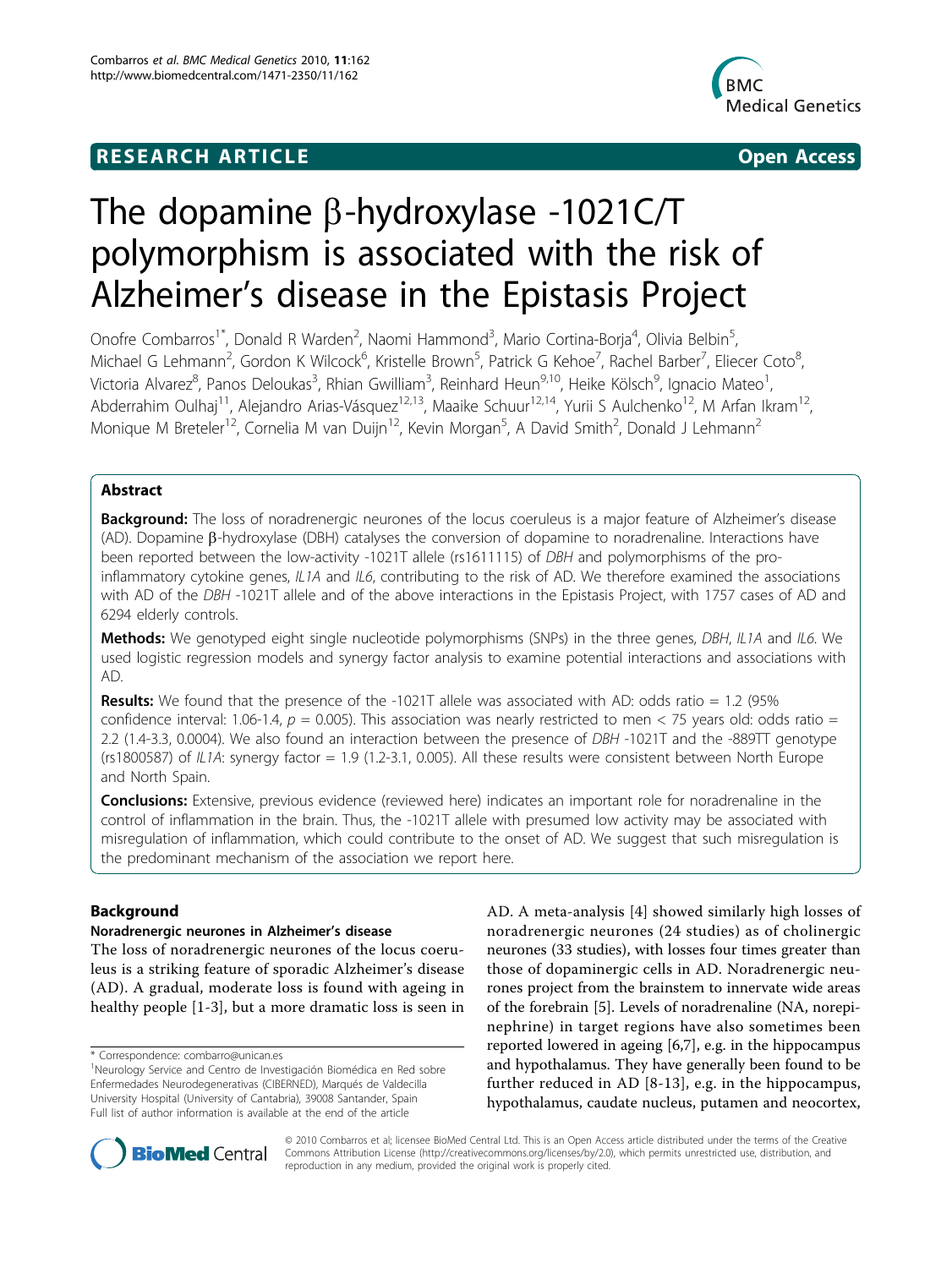although not in one small study [[14](#page-7-0)]. Both the loss of noradrenergic neurones [\[15\]](#page-7-0) and that of NA in target regions [[8,](#page-6-0)[13](#page-7-0),[16\]](#page-7-0) have been correlated with the severity of the disease. Changes in the noradrenergic system in AD are reviewed in Hermann et al 2004 [[17](#page-7-0)].

## Dopamine β-hydroxylase -1021C/T

Dopamine  $\beta$ -hydroxylase (DBH) catalyses the conversion of dopamine to NA. Its activity is also reduced in postmortem hippocampus and neocortex in AD [[18,19\]](#page-7-0), without correlating with the loss of noradrenergic neurones [[19](#page-7-0)]. Variation in DBH activity both in serum and in CSF has been reported to be over 80% heritable [\[20](#page-7-0)]. The single nucleotide polymorphism (SNP), -1021C/T (rs1611115), has been identified as the main predictor of DBH activity in plasma [[21](#page-7-0),[22](#page-7-0)]. It is responsible for  $\sim$ 30% to  $\sim$ 50% of the considerable variation in such activity between people, as replicated in several different populations [\[21,23](#page-7-0)-[27\]](#page-7-0). The -1021T allele contributes to greatly lowered DBH activity through codominant inheritance [[21](#page-7-0)]. In view therefore of the chronic inflammation seen in the AD brain [[28](#page-7-0),[29](#page-7-0)] and of the antiinflammatory role of NA [[30\]](#page-7-0), Mateo et al 2006 [[31](#page-7-0)] investigated interactions between the -1021T allele and SNPs of the regulatory regions of the pro-inflammatory cytokine genes, IL1A and IL6. They reported interactions between DBH -1021TT and both IL1A -889T (rs1800587) and IL6 -174GG (rs1800795). In the Epistasis Project, we recently confirmed [[32\]](#page-7-0) reported interactions between the inflammation-related cytokine genes, IL6 and IL10, that contribute to the development of AD. We therefore now decided also to examine the interactions between DBH and both IL1A and IL6 in the Epistasis Project, with 1757 cases of AD and 6294 controls. In view of the age and sex differences that have been reported in brain inflammation in the elderly [\[33](#page-7-0)], and of the relevant influence of sex steroids [[34](#page-7-0)], we also examined possible interactions of DBH with age and sex. We found an association of the low-activity DBH -1021T allele with the risk of AD.

# Methods

## Study population

The Epistasis Project aims primarily to replicate interactions that have been reported to affect the risk of AD. Sample-sets were drawn from narrow geographical regions with relatively homogeneous, Caucasian populations, by seven AD research groups: Bonn, Bristol, Nottingham, OPTIMA (Oxford), Oviedo, Rotterdam and Santander. Sample characteristics by geographical region are given in Additional file [1:](#page-6-0) Table S1. All AD cases were diagnosed "definite" or "probable" by CERAD or NINCDS-ADRDA criteria. AD cases were sporadic, i.e. possible autosomal dominant cases were excluded, based on family history.

The median ages (interquartile ranges) of AD cases were 79.0 (73.0-85.2) and of controls were 76.9 (71.3-83.0). Fuller details of our sample-sets are given elsewhere [[32](#page-7-0)]. Ethical approval was obtained by each of the participating groups (Additional file [1:](#page-6-0) Table S2).

## Genotyping

Blood samples were taken after written informed consent had been obtained from the subjects or their representatives. Genotyping for the six centres other than Rotterdam (below) was performed at the Wellcome Trust Sanger Institute, using the iPLEX Gold assay (Sequenom Inc.). Whole genome amplified DNA was used for 82% of samples; genomic DNA was used for the 18% of samples that were not suitable for whole genome amplification. A Sequenom iPLEX, designed for quality control purposes, was used to assess genotype concordance between genomic and whole genome amplified DNA for 168 individuals. Assays for all SNPs were designed using the eXTEND suite and MassAR-RAY Assay Design software version 3.1 (Sequenom Inc.). Samples were amplified in multiplexed PCR reactions before allele specific extension. Allelic discrimination was obtained by analysis with a MassARRAY Analyzer Compact mass spectrometer. Genotypes were automatically assigned and manually confirmed using MassArray TyperAnalyzer software version 4.0 (Sequenom Inc.). Gender markers were included in all iPLEX assays as a quality control metric for confirmation of plate/sample identity. Genotyping of DBH intron 10 A/ G (rs1611131) and IL6 intron 2 A/G (rs2069837) was carried out using KASPar technology by KBioscience [http://www.kbioscience.co.uk.](http://www.kbioscience.co.uk) No SNPs were imputed.

Genotyping in the Rotterdam cohort was done on Version 3 Illumina-Infinium-II HumanHap550 SNP array (Illumina, San Diego, USA) and additionally, SNPs were imputed using MACH software [http://www.sph.umich.](http://www.sph.umich.edu/csg/abecasis/MACH/) [edu/csg/abecasis/MACH/](http://www.sph.umich.edu/csg/abecasis/MACH/) with HapMap CEU Release 22 as a reference [[35](#page-7-0)]. The reliability of imputation was estimated for each imputed SNP with the ratio of expected and observed dosage variance (O/E ratio). Only samples with high-quality extracted DNA were genotyped; 5974 were available with good quality genotyping data; 5502 of these had reliable phenotypes. For this study, DBH exon 3 Ala197Thr (rs5320), IL1A exon 5 Ala114Ser (rs17561) and IL6 intron 2 A/G (rs2069837) were genotyped, and the other SNPs (Table [1\)](#page-2-0) were imputed.

## Statistical analysis

We assessed associations with logistic regression models, controlling for age, gender, study centre and the ε4 allele of apolipoprotein E (APOEε4), using R Version 2.10.1 (R Foundation for Statistical Computing, Vienna, Austria). The adjusted synergy factors [\[36](#page-7-0)] were derived from the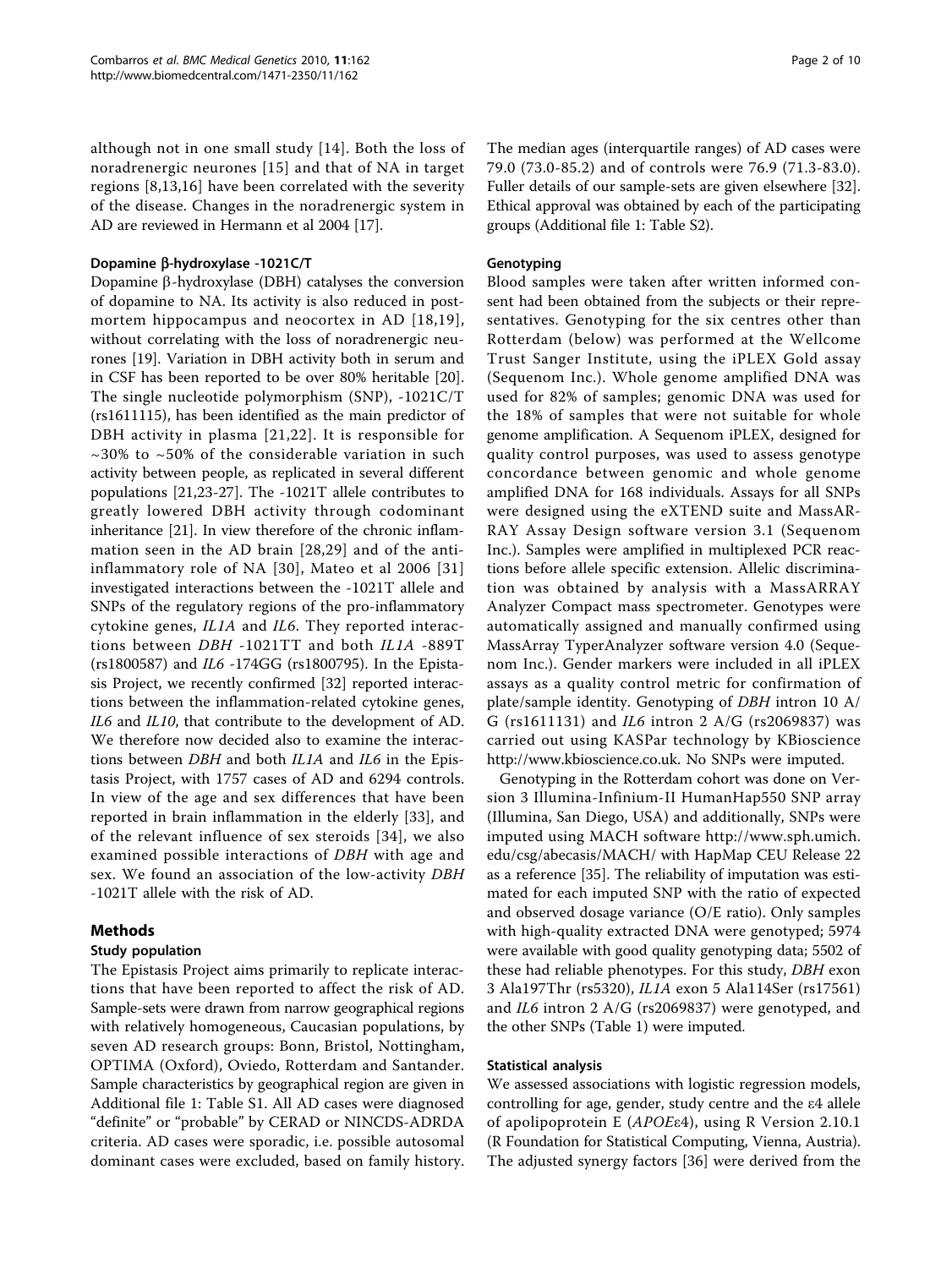| Gene              | <b>SNP</b> |                     | Minor allele frequency in controls |                  |                    | Linkage disequilibrium in controls |              |       |             |       |
|-------------------|------------|---------------------|------------------------------------|------------------|--------------------|------------------------------------|--------------|-------|-------------|-------|
|                   |            |                     | North Europe                       | North Spain      | Difference (p)     | With                               | North Europe |       | North Spain |       |
|                   |            |                     |                                    |                  |                    |                                    | D'           | $r^2$ | D'          | $r^2$ |
| <b>DBH</b>        | rs1611115  | $-1021C/T$          | $20.7\%$ (T)                       | 19.7% $($ T)     | 0.47               | rs5320                             | 0.994        | 0.015 | 0.994       | 0.017 |
|                   | rs 5320    | Exon 3<br>Ala197Thr | 5.3% (A, Thr)                      | $6.0\%$ (A, Thr) | 0.38               | rs1611131                          | 0.257        | 0.002 | 0.393       | 0.003 |
|                   | rs1611131  | Intron 10<br>A/G    | 29.4% (G)                          | 24.5% (G)        | 0.002              | rs1611115                          | 0.295        | 0.055 | 0.250       | 0.047 |
| IL <sub>1</sub> A | rs1800587  | $-889C/T$           | 29.2% (T)                          | $25.4\%$ (T)     | 0.01               | rs17561                            | 0.999        | 0.994 | 0.989       | 0.971 |
|                   | rs17561    | Fxon 5<br>Ala114Ser | 29.2% (T, Ser)                     | 25.6% (T, Ser)   | 0.02               | rs3783550                          | 0.997        | 0.185 | 0.999       | 0.145 |
|                   | rs3783550  | Intron 6<br>A/C     | 31.2% $(C)$                        | 29.8% (C)        | 0.39               | rs1800587                          | 0.994        | 0.185 | 0.999       | 0.144 |
| IL6               | rs1800795  | $-174G/C$           | 41.1% (C)                          | 32.8% (C)        | $4 \times 10^{-7}$ | rs2069837                          | 0.999        | 0.055 | 0.998       | 0.049 |
|                   | rs2069837  | Intron 2<br>A/G     | $7.3\%$ (G)                        | $9.3\%$ (G)      | 0.03               |                                    |              |       |             |       |

#### <span id="page-2-0"></span>Table 1 Studied SNPs

SNP = single nucleotide polymorphism, DBH = dopamine  $\beta$ -hydroxylase, IL1A = interleukin-la, IL6 = interleukin-6, D' = ratio of observed linkage disequilibrium to maximum possible linkage disequilibrium,  $r^2$  = correlation coefficient.

Results in bold are significant at  $p < 0.05$ .

interaction terms in those models. Since both -1021TT and -1021TC are associated with reduced plasma DBH activity, although the former more so than the latter, we combined the two genotypes in all analyses, i.e. using a model that assumes that the -1021T allele is dominant. For reasons of power, it is usual to use minor-allele-dominant models in interaction analyses, even where a codominant model might produce a better fit. This is the almost invariable practice with the APOEε4 allele.

Heterogeneity among centres was controlled thus. We first fitted a model including random effect terms by centre, which accounts for correlated (clustered) observations within populations while avoiding estimating extra parameters in the regression models. We then fitted centre as a fixed effect term with six contrasts. We compared the goodness of fit of both approaches using Akaike's Information Criterion, which penalises the model's likelihood by a function of the number of parameters in the model. We found that the model with fixed effect terms by centre was preferable and used it to control for different frequencies between populations. Overdispersion was controlled by fitting generalized linear models with a quasi-binomial family with logit link.

Where the overall synergy factor was significant at  $p <$ 0.05, the seven individual centres and the two geographical regions, North Europe and North Spain, were also examined. In view of the genetic differences found between North and South Europe in previous studies [[37-39](#page-7-0)] and in the Epistasis Project (Table 1, Additional file [1](#page-6-0): Table S1, and [\[40\]](#page-7-0)), we included separate analyses for North Europe and North Spain. North Europe here comprises Bonn, Bristol, Nottingham, Oxford and Rotterdam; North Spain comprises Oviedo and Santander.

Power calculations were based on the observed synergy factor values. A Cox proportional hazards model, with a frailty term to account for centre differences, controlling also for sex and APOE4, was fitted to see whether the DBH -1021T allele was associated with the onset age of AD, after confirming the assumption of proportional hazards. Comparisons of allelic frequencies between North Spain and North Europe were by Fisher's exact test. Linkage disequilibrium data were estimated using the R genetics library [http://cran.r-project.org/](http://cran.r-project.org/web/packages/genetics/index.html) [web/packages/genetics/index.html.](http://cran.r-project.org/web/packages/genetics/index.html) All tests of significance and power calculations were two-sided.

# Results

#### The data

Table 1 shows the allelic frequencies and patterns of linkage disequilibrium of the eight studied SNPs in controls. There were differences between North Europe and North Spain in allelic frequencies of five SNPs. IL1A -889C/T and exon 5 Ala114Ser were in almost 100% linkage disequilibrium. Genotype distributions of the eight SNPs in AD and controls from each of the seven centres are shown in Additional file [1](#page-6-0): Table S3; allelic frequencies by country are given in Additional file [1](#page-6-0): Table S4. Hardy-Weinberg analysis was performed for both cases and controls, both in the Rotterdam samples and in the samples from the other six centres, which were genotyped by the Sanger Institute. In three of these 32 analyses, the samples were not in Hardy-Weinberg equilibrium, compared with two as would be expected by chance. Those three sample-sets were all AD cases from the six centres: IL1A -889C/T ( $p = 0.03$ ) and intron 6 A/ C ( $p = 0.004$ ), and *IL6* -174G/C ( $p = 0.02$ ). Since another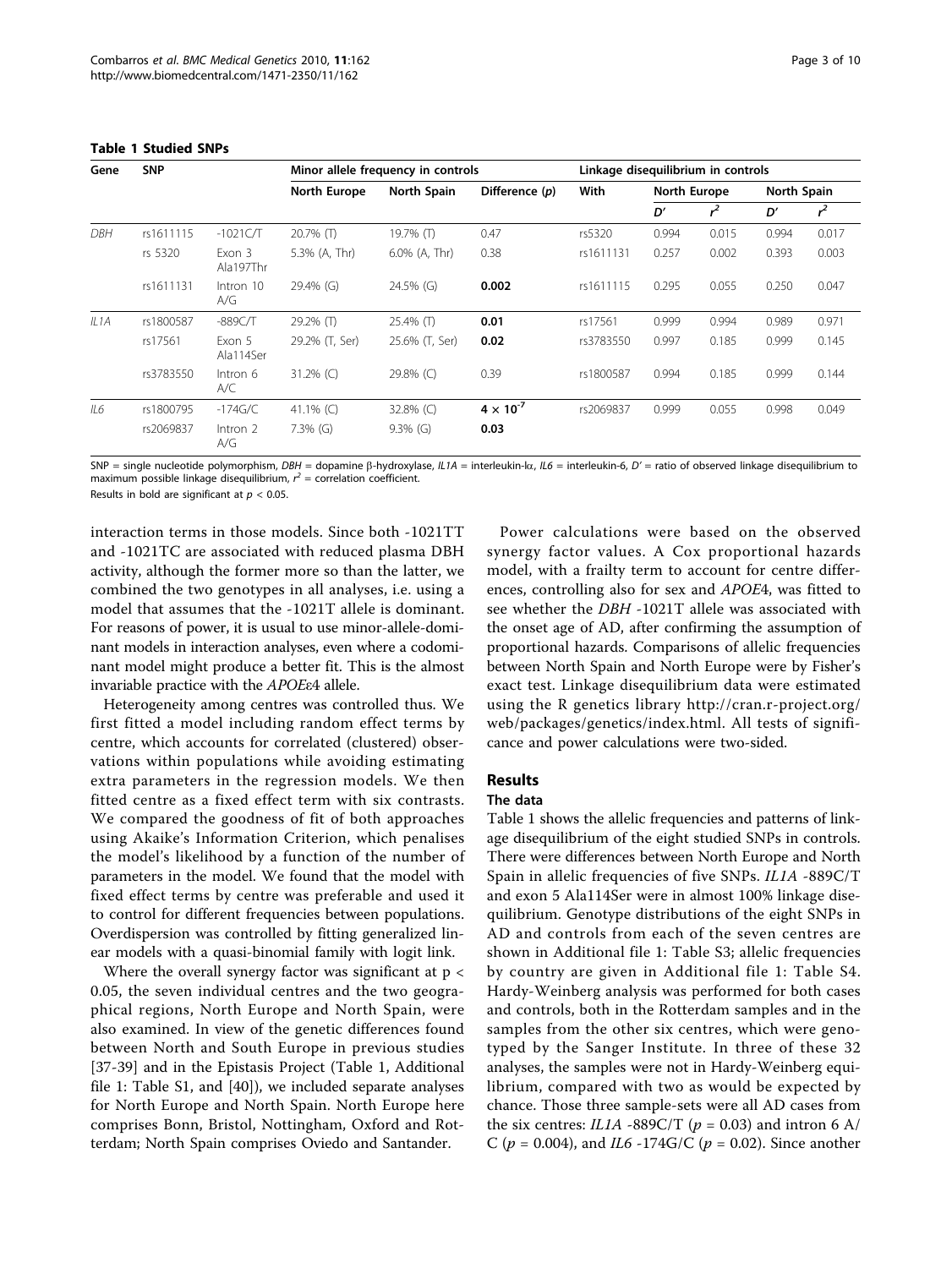<span id="page-3-0"></span>SNP, Arg535Cys in exon 11 of DBH (rs6271), has also been reported to influence plasma DBH activity [[23,24](#page-7-0)], although much less so than -1021C/T, we performed preliminary analysis of that SNP on data from six centres, i.e. excluding Rotterdam.

#### Associations of DBH -1021TT+TC with AD

DBH -1021TT+TC versus CC was associated with AD overall: odds ratio = 1.2 (95% confidence interval: 1.06- 1.4,  $p = 0.005$ ). There were interactions with sex and age (Table 2). The interaction with sex was significant overall and in North Europe, while that with age was significant overall and in North Spain. In view of those interactions, we stratified our analyses by age and by sex. Those stratified analyses established that the observed association of DBH -1021TT+TC with AD in the population was due to an association nearly restricted to men < 75 years old: odds ratio = 2.2 (1.4- 3.3, 0.0004) (Table 3). Similar results were obtained in North Europe and North Spain (Table [4\)](#page-4-0). The DBH -1021T allele was not associated with onset age of AD.

#### Interactions with IL1A and IL6

We found an interaction between DBH -1021TT+TC and  $ILIA$  -889TT (Table [5](#page-4-0)): synergy factor = 1.9 (1.2-3.1, 0.005). This interaction was consistent between North Europe and North Spain. We also found a possible interaction between *DBH* -1021TT+TC and *IL6* -174GG (Table [5\)](#page-4-0), but only in North Europe: synergy factor = 1.5 (1.07-2.0, 0.02) (Table [5](#page-4-0)). We also analysed the results for DBH -1021TT+TC and IL1A -889TT when stratified by each other (Table [6\)](#page-5-0). Those analyses showed that each risk factor was only associated with AD in the presence of the other factor.

## Other DBH SNPs: exon 3 Ala197Thr (rs5320), intron 10 A/ G (rs1611131) and exon 11 Arg535Cys (rs6271)

There were no main effects of any of these SNPs. The overall odds ratio for 197Ala homozygotes (versus

Table 3 Odds ratios of AD for DBH -1021TT+TC vs CC, stratified by sex and by age

| <b>Subset</b>      | Adjusted* odds ratios of AD<br>$(95\% \; Cl, p)$ |
|--------------------|--------------------------------------------------|
| Men                | $1.6$ (1.2-2.0, 0.0002)                          |
| Women              | $1.05$ $(0.9-1.2, 0.60)$                         |
| All $<$ 75 years   | $1.6$ (1.2-2.2, 0.001)                           |
| All $> 75$ years   | $1.06$ (0.9-1.3, 0.47)                           |
| Men $<$ 75 years   | 2.2 (1.4-3.3, 0.0004)                            |
| Men $>$ 75 years   | 1.35 (0.98-1.8, 0.06)                            |
| Women $<$ 75 years | 1.3 (0.9-1.9, 0.24)                              |
| Women $> 75$ years | $0.95$ $(0.8-1.2, 0.66)$                         |

 $AD = Alzheimer's disease, DBH = dopamine β-hydroxylase, Cl = confidence$ interval.

\* All analyses controlled for centre, age, sex and genotype of apolipoprotein E ε4.

Results in bold are significant at  $p < 0.05$ .

carriers of one or two copies of Thr) was 1.01 (0.8-1.25, 0.9) and for intron 10 AA (versus AG+GG) was 0.97 (0.85-1.1, 0.7). However, the interaction of 197Ala homozygotes with sex was slightly stronger than that of -1021TT+TC, but only in Northern Europeans: synergy factor =  $2.3$  (1.4-3.9, 0.001). The only apparently significant result for intron 10 AA was an interaction with age, only in Northern Spanish, very similar to that of  $-1021TT+TC$ : synergy factor = 2.1 (1.1-3.95, 0.025). The only apparently significant result in the preliminary analysis of Arg535Cys was probably due to chance (data not shown).

## **Discussion**

#### Interpretation of results

We have shown a clear association between the presence of the DBH -1021T allele and AD (Table [4](#page-4-0)): odds ratio for -1021TT+TC versus  $CC = 1.2$  (1.06-1.4, 0.005), controlling for centre, age, sex and APOE ε4 genotype. This association was nearly restricted to men < 75 years old: 2.2 (1.4-3.3, 0.0004). The interactions with sex and age were both significant ( $p = 0.01$  and 0.03, respectively,

| <b>Interaction</b>       | <b>Dataset</b> | <b>Numbers</b>  |      | Power* | Adjusted <sup>†</sup> synergy factor (95% Cl, p) |  |
|--------------------------|----------------|-----------------|------|--------|--------------------------------------------------|--|
|                          |                | <b>Controls</b> | AD   |        |                                                  |  |
| With sex                 | All            | 6201            | 1611 | 88%    | $1.4(1.1-1.9, 0.01)$                             |  |
|                          | North Europe   | 5708            | 1109 | 78%    | $1.6$ (1.1-2.1, 0.006)                           |  |
|                          | North Spain    | 493             | 502  | 32%    | $1.3$ (0.7-2.5, 0.4)                             |  |
| With age                 | All            | 6200            | 1611 | 85%    | $1.4(1.04-1.9, 0.03)$                            |  |
| $(\pm 75 \text{ years})$ | North Europe   | 5708            | 1109 | 73%    | $1.3$ (0.9-1.8, 0.2)                             |  |
|                          | North Spain    | 492             | 502  | 32%    | $2.1$ (1.1-3.9, 0.02)                            |  |

Table 2 Interactions of DBH -1021TT+TC versus CC with sex and age in AD risk

 $DBH =$  dopamine  $\beta$ -hydroxylase, AD = Alzheimer's disease, CI = confidence interval.

\* power to detect a synergy factor of 1.4, as in the overall dataset, at  $p < 0.05$ .

 $^{\dagger}$  All analyses controlled for centre, age, sex and genotype of apolipoprotein E  $\varepsilon$ 4.

Results in bold are significant at  $p < 0.05$ .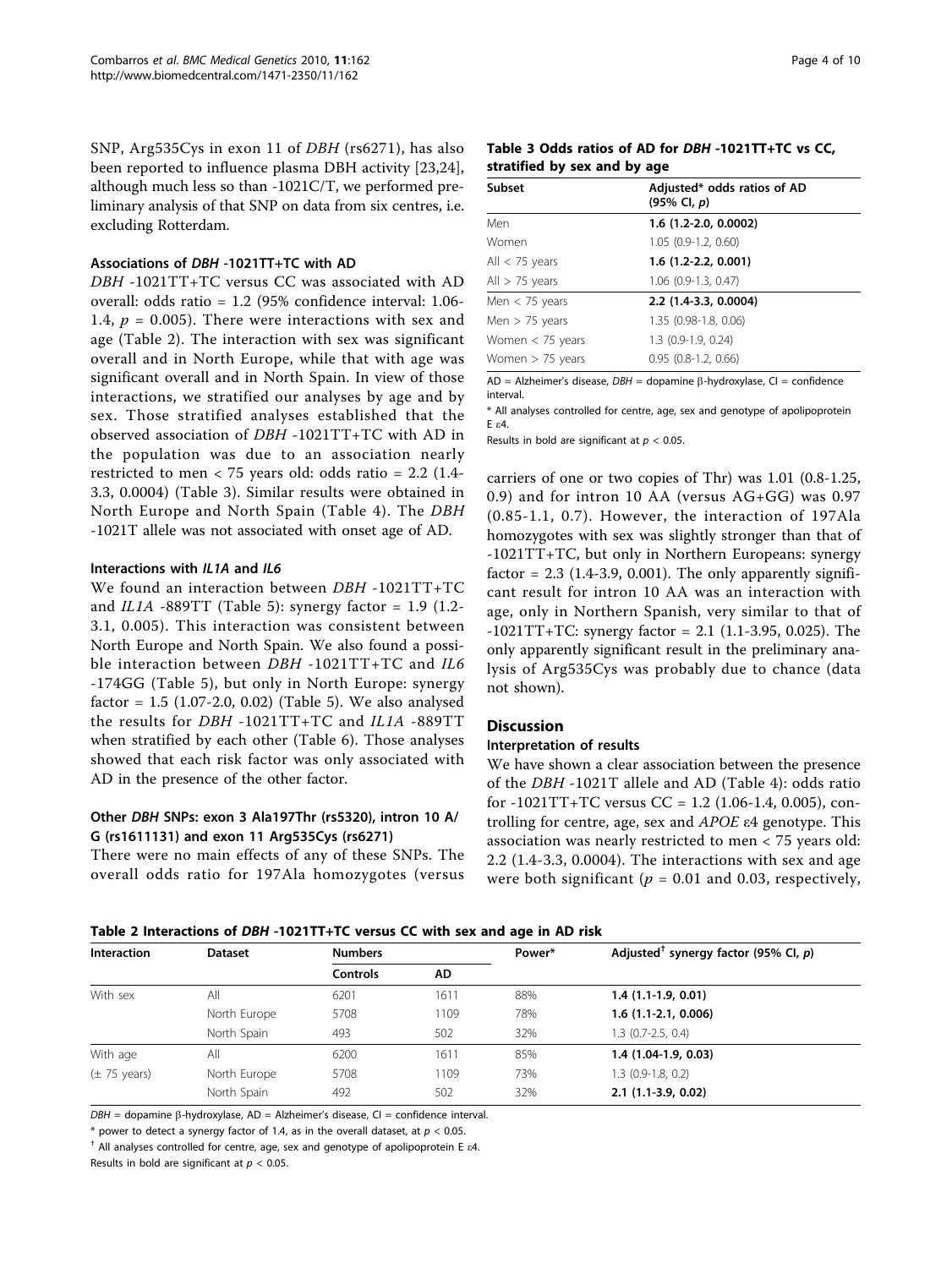| Subset           | Adjusted* odds ratios of AD (95% Cl, $p$ ) |                        |                        |  |  |  |
|------------------|--------------------------------------------|------------------------|------------------------|--|--|--|
|                  | All                                        | North Europe           | North Spain            |  |  |  |
| All              | $1.2$ (1.06-1.4, 0.005)                    | $1.2$ (1.05-1.4, 0.01) | $1.3$ (0.97-1.7, 0.08) |  |  |  |
| Men              | $1.6$ (1.2-2.0, 0.0002)                    | $1.7(1.3-2.2, 0.0002)$ | $1.5(0.9-2.55, 0.12)$  |  |  |  |
| All $<$ 75 years | $1.6(1.2-2.2, 0.001)$                      | $1.55(1.1-2.2, 0.02)$  | $1.8(1.04-3.0, 0.03)$  |  |  |  |
| Men $<$ 75 years | 2.2 (1.4-3.3, 0.0004)                      | $2.2$ (1.3-3.8, 0.002) | $1.9(0.8-4.4, 0.12)$   |  |  |  |

<span id="page-4-0"></span>Table 4 Odds ratios of AD for DBH -1021TT+TC vs CC in certain subsets

AD = Alzheimer's disease,  $DBH =$  dopamine  $\beta$ -hydroxylase, CI = confidence interval.

\* All analyses controlled for centre, age, sex and genotype of apolipoprotein E ε4.

Results in bold are significant at  $p < 0.05$ .

Table [2\)](#page-3-0). Table [3](#page-3-0) shows that the effect of age was consistent between men and women and the effect of gender was consistent between the two age groups. All these results were consistent between North Europe and North Spain (Tables [2](#page-3-0) &4). We therefore believe these associations to be real. However, large numbers will be needed to replicate these interactions (see the power estimates in Tables [2](#page-3-0) &5).

We also found a probable interaction between the presence of DBH -1021T and IL1A -889TT (Table 5), thus partially replicating Mateo et al 2006 [\[31\]](#page-7-0), who reported an interaction between DBH -1021TT and IL1A -889T. The synergy factors were consistent between North Europe and North Spain (Table 5). Also, each risk factor, i.e. DBH -1021T and IL1A -889TT, was only associated with AD risk in the presence of the interacting factor (Table [6](#page-5-0)), thus indicating epistasis. However, although the results were consistent in the three largest sample-sets, Rotterdam, Santander and OPTIMA, models for the smaller sample-sets proved unreliable. Thus we can only describe this interaction as probable, not definite. The IL1A -889TT genotype has been found to increase transcriptional activity in assays of promoter function [[41](#page-7-0),[42\]](#page-7-0). Meta-analyses [[43-45](#page-7-0)] have shown heterogeneity between studies, but a possible, weak association of the -889T allele with AD: odds

ratio = 1.07 (0.99-1.16) (23 Sept 2010, 29 sample-sets: <http://www.alzgene.org/>).

We also found a possible interaction between DBH -1021T and IL6 -174GG, partially replicating that between DBH -1021TT and IL6 -174GG reported by Mateo et al [[31](#page-7-0)]. However, in this case the interaction was only seen in North Europe and the results were inconsistent between the two European regions (Table 5) and between the seven centres. Thus, this apparent interaction may not be real. The only apparently significant results for the other two DBH SNPs studied in our full dataset, exon 3 Ala197Thr (rs5320) and intron 10 A/G (rs1611131), were somewhat inconsistent, precluding any firm conclusions.

The -1021T allele has consistently been associated with strikingly reduced plasma DBH activity [\[21](#page-7-0),[23-27](#page-7-0)]. The allele partially disrupts consensus transcriptional motifs for *n*-MYC and MEF-2 [\[26](#page-7-0)]. When DBH promoter/reporters were cotransfected with n-MYC or MEF-2, the allele affected the response [[26](#page-7-0)]. The allele is thus functional and, although we cannot assume that it has the same effect in the brain as in the plasma, we may plausibly speculate that it does also have some influence on DBH activity in the brain. DBH catalyses the conversion of dopamine to NA. The -1021C/T SNP may therefore affect levels of both catecholamines. However, although reduced levels of NA are seen in AD brain

| Interaction with        | <b>Dataset</b> | <b>Numbers</b>  |      | Power* | Adjusted <sup>†</sup> synergy factor (95% CI, p) |  |  |
|-------------------------|----------------|-----------------|------|--------|--------------------------------------------------|--|--|
|                         |                | <b>Controls</b> | AD   |        |                                                  |  |  |
| IL1A -889TT<br>vs TC+CC | All            | 6137            | 1535 | 93%    | $1.9(1.2-3.1, 0.005)$                            |  |  |
|                         | North Europe   | 5678            | 1078 | 87%    | $1.7(1.02 - 2.8, 0.04)$                          |  |  |
|                         | North Spain    | 459             | 457  | 32%    | 3.4 (0.9-12.3, 0.07)                             |  |  |
| IL6 -174GG<br>vs GC+CC  | All            | 6161            | 1565 | 95%    | 1.3 (0.98-1.7, 0.07)                             |  |  |
|                         | North Europe   | 5692            | 1084 | 88%    | $1.5(1.07-2.0, 0.02)$                            |  |  |
|                         | North Spain    | 469             | 481  | 44%    | $0.94$ $(0.5-1.7, 0.85)$                         |  |  |

Table 5 Interactions of DBH -1021TT+TC vs CC with variants of IL1A and IL6 in AD risk

The first column indicates the models used to represent the SNPs, IL1A -889T/C and IL6 -174G/C, in the analyses of interactions with DBH -1021C/T.

AD = Alzheimer's disease,  $DBH =$  dopamine  $\beta$ -hydroxylase, CI = confidence interval.

\* Power to detect a synergy factor of 1.9 (first interaction) or 1.5 (second interaction) at  $p < 0.05$ .

 $^{\dagger}$  All analyses controlled for centre, age, sex and genotype of apolipoprotein E  $\varepsilon$ 4.

Results in bold are significant at  $p < 0.05$ .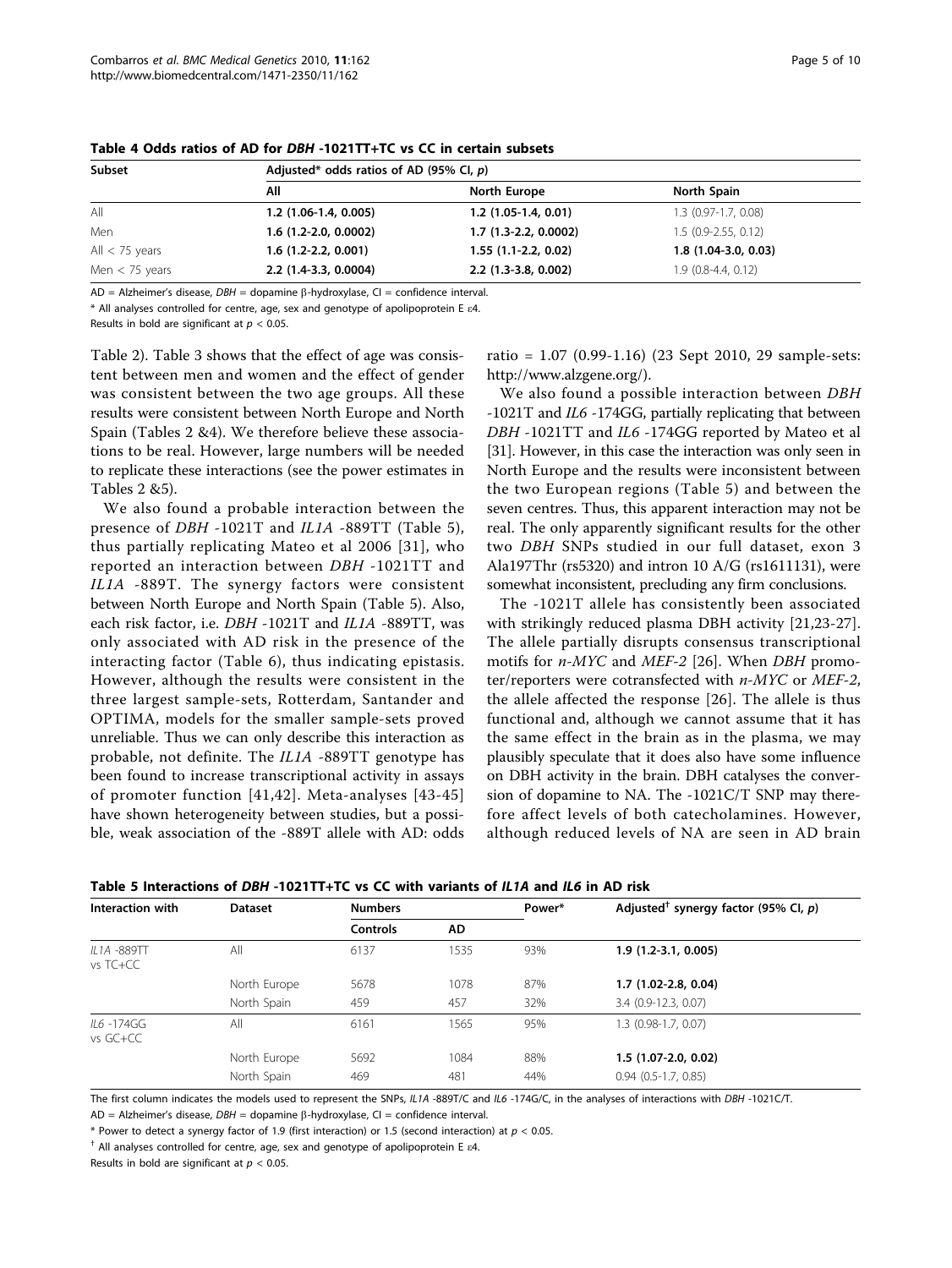| Odds ratio of AD for:- | In the subset:-   | <b>Numbers</b>  |              | Adjusted <sup>†</sup> odds ratio of AD (95% Cl, p) |  |  |
|------------------------|-------------------|-----------------|--------------|----------------------------------------------------|--|--|
|                        |                   | <b>Controls</b> | AD.          |                                                    |  |  |
| DBH -1021TT+TC         | IL1A -889TC+CC    | CC: 3546        | CC: 862      | $1.1$ (0.99-1.3, 0.07)                             |  |  |
| vs CC                  |                   | $TT+TC: 2077$   | $TT+TC: 516$ |                                                    |  |  |
|                        | IL1A -889TT       | CC: 340         | CC: 87       | 2.25 (1.4-3.6, 0.0008)                             |  |  |
|                        |                   | $TT+TC: 174$    | $TT+TC:70$   |                                                    |  |  |
| IL1A -889TT            | <b>DBH-1021CC</b> | $TC+CC: 3546$   | $TC+CC: 862$ | $0.95$ $(0.7-1.3, 0.76)$                           |  |  |
| vs TC+CC               |                   | TT: 340         | TT: 87       |                                                    |  |  |
|                        | DBH -1021TT+TC    | $TC+CC: 2077$   | TC+CC: 516   | $1.8$ (1.3-2.6, 0.0009)                            |  |  |
|                        |                   | TT: 174         | TT:70        |                                                    |  |  |

<span id="page-5-0"></span>Table 6 Odds ratios of AD for the DBH and IL1A variants\*, when stratified by each other

AD = Alzheimer's disease, DBH = dopamine  $\beta$ -hydroxylase, IL1A = interleukin-1 $\alpha$ , CI = confidence interval.

\* DBH -1021TT+TC vs CC and IL1A -889TT vs TC+CC.

 $<sup>†</sup>$  All analyses controlled for centre, age, sex and genotype of apolipoprotein E  $\varepsilon$ 4.</sup>

Results in bold are significant at  $p < 0.05$ .

[[8-](#page-6-0)[13](#page-7-0)], raised levels of dopamine have generally not been found [[8,](#page-6-0)[12](#page-7-0),[13\]](#page-7-0). We will therefore base the discussion below on the hypothesis that the association of the -1021T allele with AD risk is mainly due to an effect on NA levels in the brain.

#### The control of inflammation in the brain

One likely result of changed DBH activity is misregulation of inflammation in the brain. The mechanisms that control inflammation in the brain differ from those in the periphery; an important part of the former control system is the noradrenergic network (reviewed in [[30\]](#page-7-0)). The anti-inflammatory role of NA has been shown in cultured cells and rodent brains (reviewed in [[30](#page-7-0)]). Raised levels of NA reduced activation of astrocytes [[46](#page-7-0)] and microglia [[47-49](#page-7-0)], and lowered expression of pro-inflammatory cytokines [[47](#page-7-0)[-50\]](#page-8-0) and chemokines [[50\]](#page-8-0). Noradrenergic depletion increased production of pro-inflammatory cytokines [[51\]](#page-8-0) and chemokines [[52](#page-8-0)], and activation of astrocytes [[53\]](#page-8-0) and microglia [[51](#page-8-0)], and impaired microglial phagocytosis of  $\beta$ -amyloid [[50](#page-8-0)]. Astrocytes are considered major targets of noradrenaline in the brain (reviewed in [[54,55\]](#page-8-0)), through their  $\beta_2$ -adrenoceptors [[46](#page-7-0)[,54](#page-8-0)], which activate the cyclic AMP pathway [[54,56](#page-8-0)], which may lead to the activation of peroxisome proliferator-activated receptors (PPARs) [\[56](#page-8-0)-[58\]](#page-8-0). These receptors down-regulate expression of pro-inflammatory genes (PPAR $\gamma$ : [\[59](#page-8-0)]; PPAR $\delta$ : [\[60](#page-8-0)]). The importance of the cyclic AMP pathway in AD was underlined by the recent identification of the cyclic AMP-response element-binding protein as the transcription factor of most relevance to networks of AD-related genes [[61\]](#page-8-0). The inhibition of the pro-inflammatory transcription factor, nuclear factor  $\kappa$ B, by its endogenous inhibitor, I $\kappa$ B, may also mediate the anti-inflammatory effects of NA [[62-64](#page-8-0)]. However, the anti-inflammatory role of NA remains controversial [\[53](#page-8-0)] and it may even have pro-inflammatory actions in certain

conditions [[65](#page-8-0)-[67](#page-8-0)]. Nevertheless, the predominant evidence suggests a mainly anti-inflammatory, regulatory role of NA in the brain. This role is weakened in ageing [[1-3\]](#page-6-0) and seriously disrupted in AD [\[4\]](#page-6-0). Thus, elderly non-demented carriers of the DBH -1021T allele with presumed low activity may be more vulnerable to lowgrade inflammation in the brain. This effect has been reported to be stronger in elderly men < 80 years old [[33\]](#page-7-0), consistent with our results.

#### Other potential mechanisms

In cell cultures and rodent brains, brain-derived neurotrophic factor (BDNF) has been reported: to be induced by NA in astrocytes and neurones [[68-71](#page-8-0)]; to exert certain neuroprotective actions (reviewed in [[72](#page-8-0)]); and to promote synaptic plasticity and contribute to learning and memory (reviewed in [[73](#page-8-0)]). BDNF levels have been found to be decreased in the postmortem hippocampus and neocortex [[74-76](#page-8-0)] in AD. A large recent meta-analysis of the BDNF Val66Met polymorphism [[77\]](#page-8-0) found that the Met allele was associated with AD in women, but not men.

Noradrenergic neurones also produce and secrete other neuromodulators and neurotrophins (reviewed in [[78\]](#page-8-0)). These neurones also have roles in glial energy metabolism [[54,55](#page-8-0)] and the maintenance of the microvasculature [[79](#page-8-0),[80](#page-8-0)] and of the blood-brain barrier [[81](#page-8-0)]. NA has actions against oxidative stress [[57,82,83\]](#page-8-0) and against excitotoxicity [[84](#page-8-0),[85](#page-8-0)]. Downstream of NA, the cyclic AMP pathway has neuroprotective and antioxidant actions in neuronal cultures [\[86,87](#page-8-0)]. NA protects against the neurotoxicity of  $\beta$ -amyloid (reviewed in [\[88](#page-8-0)]). However, potentially pathogenic contributions of NA to AD have also been reported [[65,67,89\]](#page-8-0).

#### Conclusions

Our results support an association of the functional DBH -1021T allele with increased risk of AD in men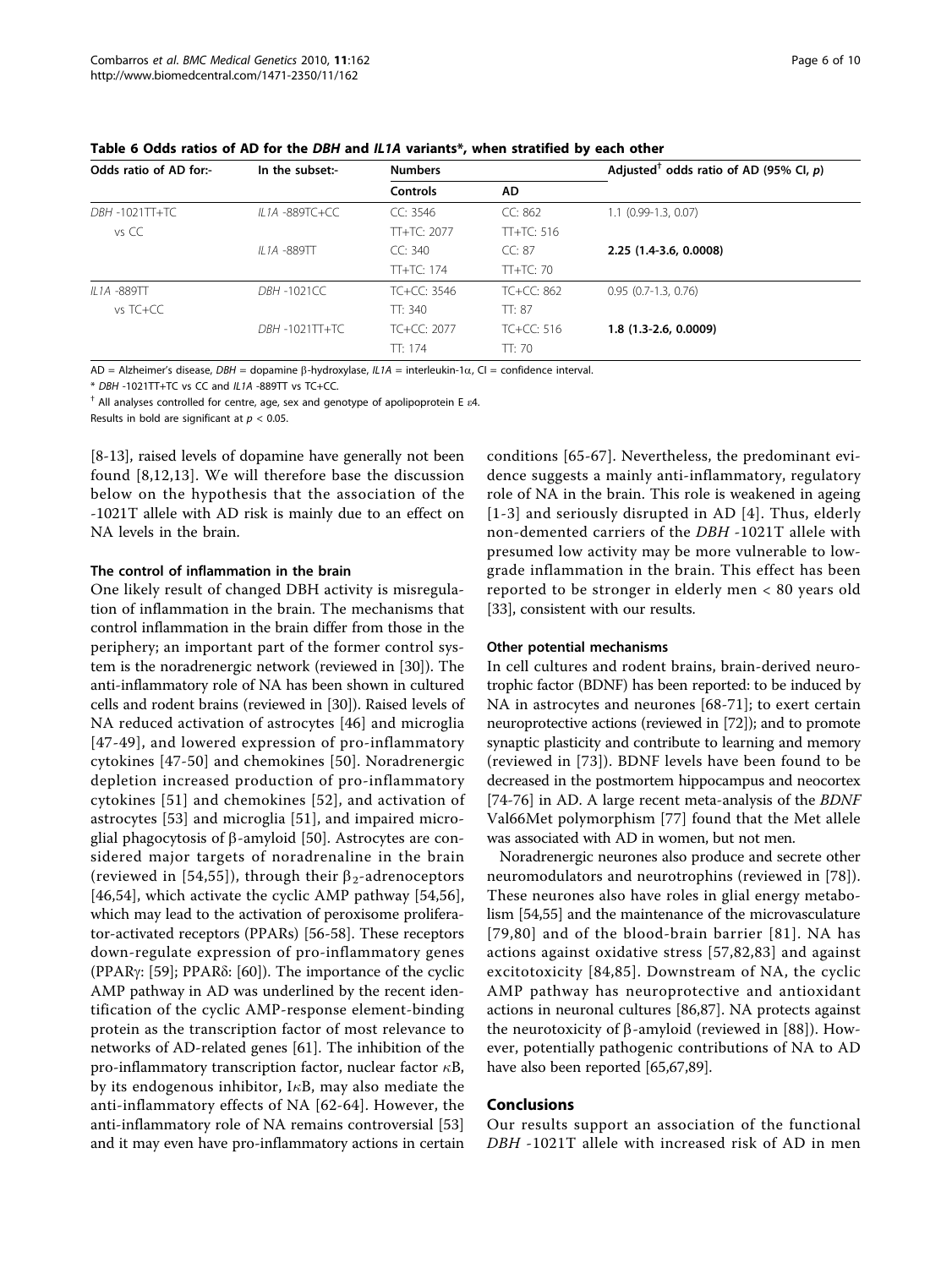<span id="page-6-0"></span>< 75 years. Any of the above neuroprotective effects of NA (reviewed in [[90\]](#page-9-0)) may influence that risk and that association. However, there is considerable evidence for the role of NA in the control of inflammation in the brain (reviewed in [[30](#page-7-0)]). In view therefore also of the likely interaction between DBH and the pro-inflammatory gene, IL1A, we suggest that the predominant, although not sole, mechanism of the above association with AD is misregulation of inflammation in the brain. There is substantial evidence that inflammation is an early, pre-clinical factor in the development of AD (reviewed in [\[91\]](#page-9-0)). We have previously proposed [[32](#page-7-0)] that inflammation is not only a reaction to the pathology of AD, but contributes to its onset. Our present results support that view.

## Additional material

[Additional file 1: C](http://www.biomedcentral.com/content/supplementary/1471-2350-11-162-S1.DOC)ombarros et al 2010: The dopamine bhydroxylase -1021C/T polymorphism is associated with the risk of Alzheimer's disease in the Epistasis Project.

#### **Abbreviations**

AD: Alzheimer's disease; APOEε4: apolipoprotein E ε4; CERAD: Consortium to Establish a Registry for Alzheimer's Disease; CI: confidence interval; CSF: cerebrospinal fluid; DBH: dopamine  $\beta$ -hydroxylase; *DBH*: the gene for DBH; *IL1A*: the gene for interleukin-1 $\alpha$ ; *IL6*: the gene for interleukin-6; NINCDS-IL1A: the gene for interleukin-1a; IL6: the gene for interleukin-6; NINCDS-ADRDA: National Institute of Neurological, Communicative Diseases and Stroke-Alzheimer's Disease and Related Diseases Association; OPTIMA: the Oxford Project to Investigate Memory and Ageing; SNP: single nucleotide polymorphism.

#### Acknowledgements

We are most grateful to the Moulton Charitable Foundation for a grant to fund the Epistasis Project, to all those who have provided support for the individual clinical studies and to the Alzheimer's Research Trust and the Thomas Willis Oxford Brain Collection for tissue for DNA extraction. GW was partly funded by the NIHR Biomedical Research Centre Programme, Oxford. UCL Institute of Child Health receives funding from the Department of Health's NIHR Biomedical Research Centres funding scheme. The Centre for Paediatric Epidemiology and Biostatistics also benefits from funding support from the Medical Research Council in its capacity as the MRC Centre of Epidemiology for Child Health (G0400546). The Rotterdam Study is funded by Erasmus Medical Center and Erasmus University, Rotterdam, Netherlands Organization for the Health Research and Development (ZonMw), the Research Institute for Diseases in the Elderly (RIDE1 and 2), the Ministry of Education, Culture and Science, the Ministry for Health, Welfare and Sports, the European Commission (DG XII), and the Municipality of Rotterdam. The generation and management of GWAS genotype data for the Rotterdam Study is supported by the Netherlands Organisation of Scientific Research NWO Investments (nr. 175.010.2005.011, 911-03-012)

#### Author details

<sup>1</sup>Neurology Service and Centro de Investigación Biomédica en Red sobre Enfermedades Neurodegenerativas (CIBERNED), Marqués de Valdecilla University Hospital (University of Cantabria), 39008 Santander, Spain. <sup>2</sup>Oxford Project to Investigate Memory and Ageing (OPTIMA), University Department of Physiology, Anatomy and Genetics, South Parks Road, Oxford OX1 3QX, UK. <sup>3</sup>The Wellcome Trust Sanger Institute, Hinxton, Cambridge CB10 1SA, UK.<br><sup>4</sup>Contre for Paodiatric Epidomialogy and Riostatistics, Institute of Child. <sup>4</sup>Centre for Paediatric Epidemiology and Biostatistics, Institute of Child Health, University College London, 30 Guilford Street, London WC1N 1EH, UK. <sup>5</sup>School of Molecular Medical Sciences, Institute of Genetics, University of

Nottingham, Queens Medical Centre, Nottingham NG7 2UH, UK. <sup>6</sup>Nuffield Department of Medicine, University of Oxford, Level 4, John Radcliffe Hospital, Oxford OX3 9DU, UK. <sup>7</sup> Dementia Research Group, Institute of Clinical Neurosciences, University of Bristol, Frenchay Hospital, Frenchay Bristol, BS16 1LE, UK. <sup>8</sup>Genética Molecular, Hospital Central de Asturias, Oviedo, Spain. <sup>9</sup>Department of Psychiatry, University of Bonn, Bonn, Germany. <sup>10</sup>Royal Derby Hospital, Uttoxeter Road, Derby DE22 3NE, UK.<br><sup>11</sup>OPTIMA, Nuffield Department of Medicine, University of Oxford, Level 4 John Radcliffe Hospital, Oxford OX3 9DU, UK. <sup>12</sup>Department of Epidemiology Erasmus MC University Medical Center, Rotterdam, the Netherlands. <sup>13</sup>Department of Psychiatry, Donders Institute for Brain, Cognition and Behavior & Department of Human Genetics, Radboud University Nijmegen, Medical Centre, P.O. Box 9101, HP 966, Nijmegen 6500 HB, The Netherlands. <sup>14</sup>Department of Neurology, Erasmus MC University Medical Center, Rotterdam, the Netherlands.

#### Authors' contributions

All authors contributed to the design of the study. In addition, ADS and DJL set up the Epistasis Project, with the help of the other authors. ADS and DJL decided on the strategy of the Epistasis Project, with the help of CMvD, OC, KM, PK, RH, MC-B, DRW and EC. ADS, DJL, CMvD, OC, KM, PK, RH, MC-B, DRW and EC chose the genetic interactions to study. OC and IM produced the hypothesis for this study. KM and OB gave extensive advice on the choice of SNPs to study. DJL made the final selection of polymorphisms. HK, RB, KM, DRW, EC and IM provided DNA for genotyping. DRW gave technical advice throughout. RG and NH were responsible for the genotyping of 6 samplesets. AA-V was responsible for the Rotterdam genotyping. MC-B and DJL decided on the analytical approach. MC-B and AO advised on statistics. DJL, MGL, MC-B and AO performed the analyses. DJL drafted the manuscript. OC submitted the manuscript and is responsible for correspondence. All authors read the manuscript, studied it critically for its intellectual content and approved the final draft.

#### Competing interests

The authors declare that they have no competing interests.

Received: 4 June 2010 Accepted: 11 November 2010 Published: 11 November 2010

#### References

- Brody H: An examination of cerebral cortex and brainstem aging. In Neurobiology of Aging. Edited by: Terry RD. Gershon S: Raven Press, New York; 1976.
- Mann DMA, Yates PO, Hawkes J: [The pathology of the human locus](http://www.ncbi.nlm.nih.gov/pubmed/6220852?dopt=Abstract) [ceruleus.](http://www.ncbi.nlm.nih.gov/pubmed/6220852?dopt=Abstract) Clin Neuropathol 1983, 2:1-7.
- 3. Tomlinson BE, Irving D, Blessed G: [Cell loss in the locus coeruleus in](http://www.ncbi.nlm.nih.gov/pubmed/7217992?dopt=Abstract) [senile dementia of Alzheimer type.](http://www.ncbi.nlm.nih.gov/pubmed/7217992?dopt=Abstract) J Neurol Sci 1981, 49:419-428.
- 4. Lyness SA, Zarow C, Chui HC: [Neuron loss in key cholinergic and](http://www.ncbi.nlm.nih.gov/pubmed/12493547?dopt=Abstract) [aminergic nuclei in Alzheimer disease: a meta-analysis.](http://www.ncbi.nlm.nih.gov/pubmed/12493547?dopt=Abstract) Neurobiol Aging 2003, 24:1-23.
- Sara SJ: [The locus coeruleus and noradrenergic modulation of cognition.](http://www.ncbi.nlm.nih.gov/pubmed/19190638?dopt=Abstract) Nat Rev Neurosci 2009, 10(3):211-223.
- 6. Carlsson A, Adolfsson R, Aquilonius SM, Gottfries CG, Oreland L, Svennerholm L, Winblad B: [Biogenic amines in human brain in normal](http://www.ncbi.nlm.nih.gov/pubmed/6156586?dopt=Abstract) [aging, senile dementia, and chronic alcoholism.](http://www.ncbi.nlm.nih.gov/pubmed/6156586?dopt=Abstract) Adv Biochem Psychopharmacol 1980, 23:295-304.
- Winblad B, Hardy J, Bäckman L, Nilsson LG: [Memory function and brain](http://www.ncbi.nlm.nih.gov/pubmed/2861774?dopt=Abstract) [biochemistry in normal aging and in senile dementia.](http://www.ncbi.nlm.nih.gov/pubmed/2861774?dopt=Abstract) Ann N Y Acad Sci 1985, 444:255-268.
- Adolfsson R, Gottfries CG, Roos BE, Winblad B: [Changes in the brain](http://www.ncbi.nlm.nih.gov/pubmed/486847?dopt=Abstract) [catecholamines in patients with dementia of Alzheimer type.](http://www.ncbi.nlm.nih.gov/pubmed/486847?dopt=Abstract) Br J Psychiatry 1979, 135:216-223.
- 9. Francis PT, Palmer AM, Sims NR, Bowen DM, Davison AN, Esiri MM, Neary D, Snowden JS, Wilcock GK: [Neurochemical studies of early-onset](http://www.ncbi.nlm.nih.gov/pubmed/2582256?dopt=Abstract) Alzheimer'[s disease. Possible influence on treatment.](http://www.ncbi.nlm.nih.gov/pubmed/2582256?dopt=Abstract) N Engl J Med 1985, 313(1):7-11.
- 10. Gottfries CG, Adolfsson R, Aquilonius SM, Carlsson A, Eckernas SA, Nordberg A, Oreland L, Svennerholm L, Wiberg A, Winblad B: [Biochemical](http://www.ncbi.nlm.nih.gov/pubmed/6200784?dopt=Abstract) [changes in dementia disorders of Alzheimer type \(AD/SDAT\).](http://www.ncbi.nlm.nih.gov/pubmed/6200784?dopt=Abstract) Neurobiol Aging 1983, 4(4):261-271.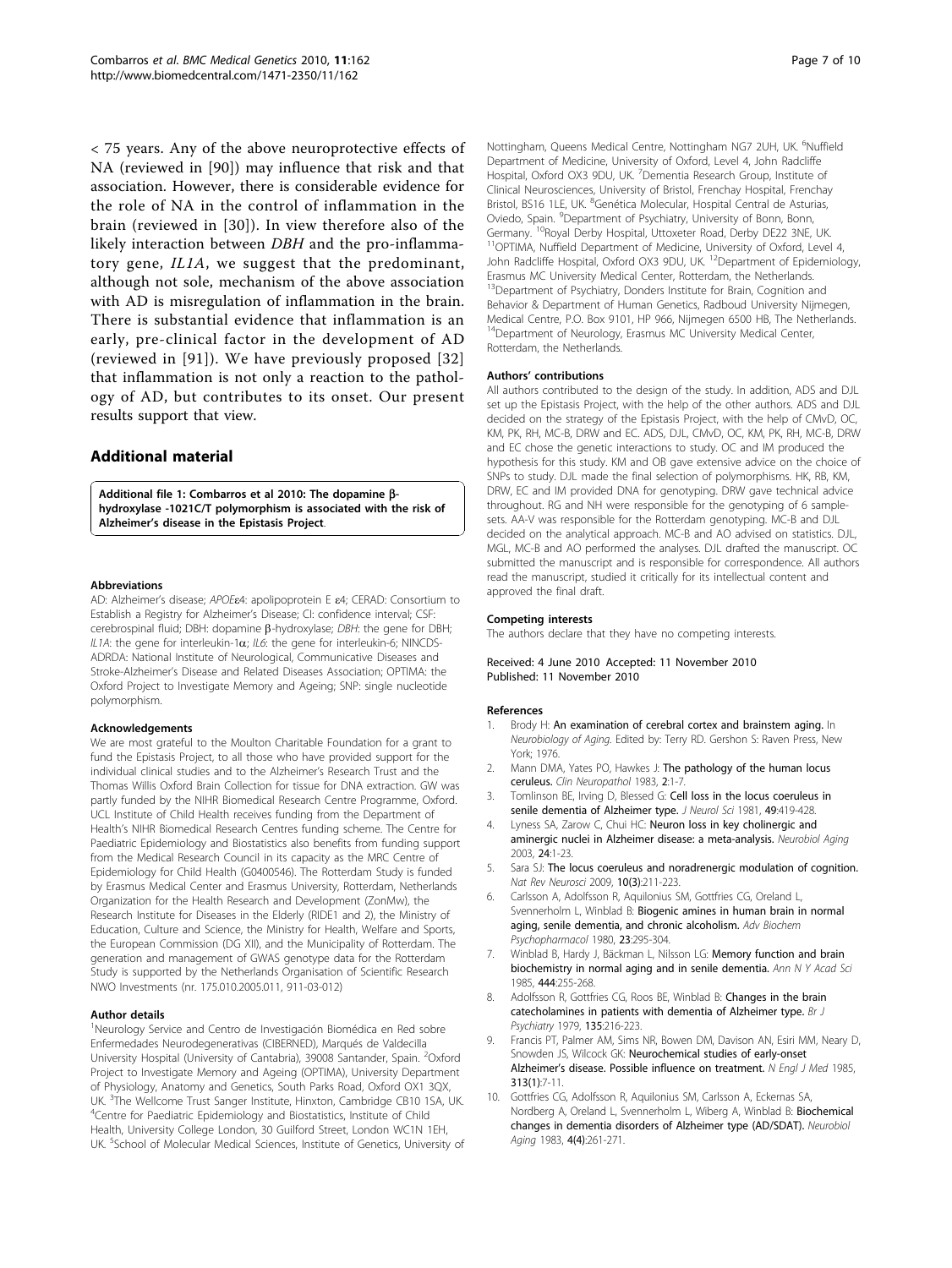- <span id="page-7-0"></span>11. Hoogendijk WJG, Feenstra MGP, Botterblom MHA, Gilhuis J, Sommer IEC, Kamphorst W, Eikelenboom P, Swaab DF: [Increased activity of surviving](http://www.ncbi.nlm.nih.gov/pubmed/9894881?dopt=Abstract) [locus ceruleus neurons in Alzheimer](http://www.ncbi.nlm.nih.gov/pubmed/9894881?dopt=Abstract)'s disease. Ann Neurol 1999, 45:82-91.
- 12. Palmer AM, Wilcock GK, Esiri MM, Francis PT, Bowen DM: [Monoaminergic](http://www.ncbi.nlm.nih.gov/pubmed/2434191?dopt=Abstract) [innervation of the frontal and temporal lobes in Alzheimer](http://www.ncbi.nlm.nih.gov/pubmed/2434191?dopt=Abstract)'s disease. Brain Res 1987, 401(2):231-238.
- 13. Reinikainen KJ, Soininen H, Riekkinen PJ: [Neurotransmitter changes in](http://www.ncbi.nlm.nih.gov/pubmed/1981917?dopt=Abstract) Alzheimer'[s disease: implications to diagnostics and therapy.](http://www.ncbi.nlm.nih.gov/pubmed/1981917?dopt=Abstract) J Neurosci Res 1990, 27:576-586.
- 14. D'Amato RJ, Zweig RM, Whitehouse PJ, Wenk GL, Singer HS, Mayeux R, Price DL, Snyder SH: [Aminergic systems in Alzheimer](http://www.ncbi.nlm.nih.gov/pubmed/3477996?dopt=Abstract)'s disease and [Parkinson](http://www.ncbi.nlm.nih.gov/pubmed/3477996?dopt=Abstract)'s disease. Ann Neurol 1987, 22:229-236.
- 15. Bondareff W, Mountjoy CQ, Roth M, Rossor MN, Iversen LL, Reynolds GP, Hauser DL: [Neuronal degeneration in locus ceruleus and cortical](http://www.ncbi.nlm.nih.gov/pubmed/3453748?dopt=Abstract) [correlates of Alzheimer](http://www.ncbi.nlm.nih.gov/pubmed/3453748?dopt=Abstract)'s disease. Alzheimer Dis Assoc Disord 1987, 1:256-262.
- 16. Matthews KL, Chen CP, Esiri MM, Keene J, Minger SL, Francis PT: [Noradrenergic changes, aggressive behavior, and cognition in patients](http://www.ncbi.nlm.nih.gov/pubmed/11904135?dopt=Abstract) [with dementia.](http://www.ncbi.nlm.nih.gov/pubmed/11904135?dopt=Abstract) Biol Psychiatry 2002, 51(5):407-416.
- 17. Herrmann N, Lanctôt KL, Khan LR: [The role of norepinephrine in the](http://www.ncbi.nlm.nih.gov/pubmed/15377733?dopt=Abstract) [behavioral and psychological symptoms of dementia.](http://www.ncbi.nlm.nih.gov/pubmed/15377733?dopt=Abstract) J Neuropsychiatry Clin Neurosci 2004, 16(3):261-276.
- 18. Cross AJ, Crow TJ, Perry EK, Perry RH, Blessed G, Tomlinson BE: [Reduced](http://www.ncbi.nlm.nih.gov/pubmed/6779929?dopt=Abstract) [dopamine-beta-hydroxylase activity in Alzheimer](http://www.ncbi.nlm.nih.gov/pubmed/6779929?dopt=Abstract)'s disease. British medical journal (Clinical research ed) 1981, 282(6258):93-94.
- 19. Perry EK, Tomlinson BE, Blessed G, Perry RH, Cross AJ, Crow TJ: [Neuropathological and biochemical observations on the noradrenergic](http://www.ncbi.nlm.nih.gov/pubmed/7276979?dopt=Abstract) [system in Alzheimer](http://www.ncbi.nlm.nih.gov/pubmed/7276979?dopt=Abstract)'s disease. J Neurol Sci 1981, 51:279-287.
- 20. Oxenstierna G, Edman G, Iselius L, Oreland L, Ross SB, Sedvall G: [Concentrations of monoamine metabolites in the cerebrospinal fluid of](http://www.ncbi.nlm.nih.gov/pubmed/2423688?dopt=Abstract) [twins and unrelated individuals](http://www.ncbi.nlm.nih.gov/pubmed/2423688?dopt=Abstract)-a genetic study. J Psychiatr Res 1986, 20(1):19-29.
- 21. Zabetian CP, Anderson GM, Buxbaum SG, Elston RC, Ichinose H, Nagatsu T, Kim KS, Kim CH, Malison RT, Gelernter J, et al: [A quantitative-trait analysis](http://www.ncbi.nlm.nih.gov/pubmed/11170900?dopt=Abstract) of human plasma dopamine β[-hydroxylase activity: evidence for a major](http://www.ncbi.nlm.nih.gov/pubmed/11170900?dopt=Abstract) [functional polymorphism at the DBH locus.](http://www.ncbi.nlm.nih.gov/pubmed/11170900?dopt=Abstract) Am J Hum Genet 2001, 68:515-522.
- 22. Zabetian CP, Buxbaum SG, Elston RC, Köhnke MD, Anderson GM, Gelernter J, Cubells JF: [The structure of linkage disequilibrium at the DBH](http://www.ncbi.nlm.nih.gov/pubmed/12730829?dopt=Abstract) [locus strongly influences the magnitude of association between diallelic](http://www.ncbi.nlm.nih.gov/pubmed/12730829?dopt=Abstract) [markers and plasma dopamine](http://www.ncbi.nlm.nih.gov/pubmed/12730829?dopt=Abstract) β-hydroxylase activity. Am J Hum Genet 2003, 72:1389-1400.
- 23. Tang YL, Epstein MP, Anderson GM, Zabetian CP, Cubells JF: [Genotypic and](http://www.ncbi.nlm.nih.gov/pubmed/17457369?dopt=Abstract) [haplotypic associations of the DBH gene with plasma dopamine beta](http://www.ncbi.nlm.nih.gov/pubmed/17457369?dopt=Abstract)[hydroxylase activity in African Americans.](http://www.ncbi.nlm.nih.gov/pubmed/17457369?dopt=Abstract) Eur J Hum Genet 2007, 15(8):878-883.
- 24. Tang Y, Anderson GM, Zabetian CP, Kohnke MD, Cubells JF: [Haplotype](http://www.ncbi.nlm.nih.gov/pubmed/16152569?dopt=Abstract)[controlled analysis of the association of a non-synonymous single](http://www.ncbi.nlm.nih.gov/pubmed/16152569?dopt=Abstract) [nucleotide polymorphism at DBH \(+ 1603C](http://www.ncbi.nlm.nih.gov/pubmed/16152569?dopt=Abstract) –> T) with plasma dopamine [beta-hydroxylase activity.](http://www.ncbi.nlm.nih.gov/pubmed/16152569?dopt=Abstract) Am J Med Genet B Neuropsychiatr Genet 2005, 139B(1):88-90.
- 25. Köhnke MD, Zabetian CP, Anderson GM, Kolb W, Gaertner I, Buchkremer G, Vonthein R, Schick S, Lutz U, Köhnke AM, et al: [A genotype-controlled](http://www.ncbi.nlm.nih.gov/pubmed/12488060?dopt=Abstract) [analysis of plasma dopamine beta-hydroxylase in healthy and alcoholic](http://www.ncbi.nlm.nih.gov/pubmed/12488060?dopt=Abstract) [subjects: evidence for alcohol-related differences in noradrenergic](http://www.ncbi.nlm.nih.gov/pubmed/12488060?dopt=Abstract) [function.](http://www.ncbi.nlm.nih.gov/pubmed/12488060?dopt=Abstract) Biol Psychiatry 2002, 52(12):1151-1158.
- 26. Chen Y, Wen G, Rao F, Zhang K, Wang L, Rodriguez-Flores JL, Sanchez AP, Mahata M, Taupenot L, Sun P, et al: [Human dopamine beta-hydroxylase](http://www.ncbi.nlm.nih.gov/pubmed/20009769?dopt=Abstract) [\(DBH\) regulatory polymorphism that influences enzymatic activity,](http://www.ncbi.nlm.nih.gov/pubmed/20009769?dopt=Abstract) [autonomic function, and blood pressure.](http://www.ncbi.nlm.nih.gov/pubmed/20009769?dopt=Abstract) J Hypertens 2010, 28:76-86.
- 27. Bhaduri N, Mukhopadhyay K: [Correlation of plasma dopamine](http://www.ncbi.nlm.nih.gov/pubmed/18172755?dopt=Abstract) β[hydroxylase activity with polymorphisms in DBH gene: a study on](http://www.ncbi.nlm.nih.gov/pubmed/18172755?dopt=Abstract) [Eastern Indian population.](http://www.ncbi.nlm.nih.gov/pubmed/18172755?dopt=Abstract) Cell Mol Neurobiol 2008, 28(3):343-350.
- 28. Akiyama H, Barger S, Barnum S, Bradt B, Bauer J, Cole GM, Cooper NR, Eikelenboom P, Emmerling M, Fiebich BL, et al: [Inflammation and](http://www.ncbi.nlm.nih.gov/pubmed/10858586?dopt=Abstract) [Alzheimer](http://www.ncbi.nlm.nih.gov/pubmed/10858586?dopt=Abstract)'s disease. Neurobiol Aging 2000, 21:383-421.
- 29. Rogers J, Webster S, Lue L-F, Brachova L, Civin WH, Emmerling M, Shivers B, Walker D, McGeer P: [Inflammation and Alzheimer](http://www.ncbi.nlm.nih.gov/pubmed/8892340?dopt=Abstract)'s disease pathogenesis. Neurobiol Aging 1996, 17:681-686.
- 30. Feinstein DL, Heneka MT, Gavrilyuk V, Dello Russo C, Weinberg G, Galea E: [Noradrenergic regulation of inflammatory gene expression in brain.](http://www.ncbi.nlm.nih.gov/pubmed/12176079?dopt=Abstract) Neurochem Int 2002, 41:357-365.
- 31. Mateo I, Infante J, Rodríguez E, Berciano J, Combarros O, Llorca J: [Interaction](http://www.ncbi.nlm.nih.gov/pubmed/16421143?dopt=Abstract) between dopamine β[-hydroxylase and interleukin genes increases](http://www.ncbi.nlm.nih.gov/pubmed/16421143?dopt=Abstract) Alzheimer'[s disease risk.](http://www.ncbi.nlm.nih.gov/pubmed/16421143?dopt=Abstract) J Neurol Neurosurg Psychiatry 2006, 77:278-279.
- 32. Combarros O, van Duijn CM, Hammond N, Belbin O, Arias-Vásquez A, Cortina-Borja M, Lehmann MG, Aulchenko YS, Schuur M, Kölsch H, et al: [Replication by the Epistasis Project of the interaction between the](http://www.ncbi.nlm.nih.gov/pubmed/19698145?dopt=Abstract) [genes for IL-6 and IL-10 in the risk of Alzheimer](http://www.ncbi.nlm.nih.gov/pubmed/19698145?dopt=Abstract)'s disease. J Neuroinflammation 2009, 6:22.
- 33. Overmyer M, Helisalmi S, Soininen H, Laakso M, Riekkinen PS, Alafuzoff I: Reactive microglia in aging and dementia: an immunohistochemical study of postmortem human brain tissue. Acta Neuropathol (Berl) 1999, 97:383-392.
- 34. Kipp M, Beyer C: [Impact of sex steroids on neuroinflammatory processes](http://www.ncbi.nlm.nih.gov/pubmed/19393685?dopt=Abstract) [and experimental multiple sclerosis.](http://www.ncbi.nlm.nih.gov/pubmed/19393685?dopt=Abstract) Front Neuroendocrinol 2009, 30(2):188-200.
- 35. Ikram MA, Seshadri S, Bis JC, Fornage M, DeStefano AL, Aulchenko YS, Debette S, Lumley T, Folsom AR, van den Herik EG, et al: [Genomewide](http://www.ncbi.nlm.nih.gov/pubmed/19369658?dopt=Abstract) [association studies of stroke.](http://www.ncbi.nlm.nih.gov/pubmed/19369658?dopt=Abstract) N Engl J Med 2009, 360:1718-1728.
- Cortina-Borja M, Smith AD, Combarros O, Lehmann DJ: [The synergy factor:](http://www.ncbi.nlm.nih.gov/pubmed/19527493?dopt=Abstract) [a statistic to measure interactions in complex diseases.](http://www.ncbi.nlm.nih.gov/pubmed/19527493?dopt=Abstract) BMC Res Notes 2009, 2(1):105.
- 37. Merryweather-Clarke AT, Pointon JJ, Jouanolle AM, Rochette J, Robson KJH: Geography of HFE [C282Y and H63D mutations.](http://www.ncbi.nlm.nih.gov/pubmed/10953959?dopt=Abstract) Genet Test 2000, 4:183-198.
- 38. Lehmann DJ, Cortina-Borja M, Warden DR, Smith AD, Sleegers K, Prince JA, van Duijn CM, Kehoe PG: [Large meta-analysis establishes the](http://www.ncbi.nlm.nih.gov/pubmed/16033878?dopt=Abstract) ACE [insertion-deletion polymorphism as a marker of Alzheimer](http://www.ncbi.nlm.nih.gov/pubmed/16033878?dopt=Abstract)'s disease. Am J Epidemiol 2005, 162:305-317.
- 39. Capurso C, Solfrizzi V, D'Introno A, Colacicco AM, Capurso SA, Mastroianni F, Liaci M, Vendemiale G, Capurso A, Panza F: [The cathepsin D gene exon 2](http://www.ncbi.nlm.nih.gov/pubmed/16127101?dopt=Abstract) [\(C224T\) polymorphism and sporadic Alzheimer](http://www.ncbi.nlm.nih.gov/pubmed/16127101?dopt=Abstract)'s disease in European [populations.](http://www.ncbi.nlm.nih.gov/pubmed/16127101?dopt=Abstract) J Gerontol A Biol Sci Med Sci 2005, 60(8):991-996.
- 40. Lehmann DJ, Schuur M, Warden DR, Hammond N, Belbin O, Kölsch H, Lehmann MG, Wilcock GK, Brown K, Kehoe PG, et al: [Transferrin and HFE](http://www.ncbi.nlm.nih.gov/pubmed/20817350?dopt=Abstract) genes interact in Alzheimer'[s disease risk: the Epistasis Project.](http://www.ncbi.nlm.nih.gov/pubmed/20817350?dopt=Abstract) Neurobiol Aging 2010, Epub ahead of print.
- 41. Dominici R, Cattaneo M, Malferrari G, Archi D, Mariani C, Grimaldi LME, Biunno I: [Cloning and functional analysis of the allelic polymorphism in](http://www.ncbi.nlm.nih.gov/pubmed/12037600?dopt=Abstract) [the transcription regulatory region of interleukin-1a.](http://www.ncbi.nlm.nih.gov/pubmed/12037600?dopt=Abstract) Immunogenetics 2002, 54:82-86.
- 42. Wei X, Chen X, Fontanilla C, Zhao L, Liang Z, Dodel R, Hampel H, Farlow M, Du Y: [C/T conversion alters interleukin-1A promoter function in a human](http://www.ncbi.nlm.nih.gov/pubmed/17257626?dopt=Abstract) [astrocyte cell line.](http://www.ncbi.nlm.nih.gov/pubmed/17257626?dopt=Abstract) Life Sci 2007, 80:1152-1156.
- 43. Rainero I, Bo M, Ferrero M, Valfrè W, Vaula G, Pinessi L: [Association betwen](http://www.ncbi.nlm.nih.gov/pubmed/15465625?dopt=Abstract) [the interleukin-1a gene and Alzheimer](http://www.ncbi.nlm.nih.gov/pubmed/15465625?dopt=Abstract)'s disease: a meta-analysis. Neurobiol Aging 2004, 25:1293-1298.
- 44. Combarros O, Llorca J, Sánchez-Guerra M, Infante J, Berciano J: Aqe[dependent association between interleukin-1A \(-889\) genetic](http://www.ncbi.nlm.nih.gov/pubmed/12928921?dopt=Abstract) [polymorphism and sporadic Alzheimer](http://www.ncbi.nlm.nih.gov/pubmed/12928921?dopt=Abstract)'s disease. A meta-analysis. J Neurol 2003, 250:987-989.
- 45. Bertram L, McQueen MB, Mullin K, Blacker D, Tanzi RE: [Systematic meta](http://www.ncbi.nlm.nih.gov/pubmed/17192785?dopt=Abstract)[analyses of Alzheimer disease genetic association studies: the Alzgene](http://www.ncbi.nlm.nih.gov/pubmed/17192785?dopt=Abstract) [database.](http://www.ncbi.nlm.nih.gov/pubmed/17192785?dopt=Abstract) Nature Genetics 2007, 39:17-23, Accessed on 23 Sept, 2010.
- 46. Frohman EM, Vayuvegula B, Gupta S, van den Noort S: [Norepinephrine](http://www.ncbi.nlm.nih.gov/pubmed/2829222?dopt=Abstract) [inhibits gamma-interferon-induced major histocompatibility class II \(Ia\)](http://www.ncbi.nlm.nih.gov/pubmed/2829222?dopt=Abstract) [antigen expression on cultured astrocytes via beta-2-adrenergic signal](http://www.ncbi.nlm.nih.gov/pubmed/2829222?dopt=Abstract) [transduction mechanisms.](http://www.ncbi.nlm.nih.gov/pubmed/2829222?dopt=Abstract) Proc Natl Acad Sci USA 1988, 85(4):1292-1296.
- 47. Dello Russo C, Boullerne AI, Gavrilyuk V, Feinstein DL: [Inhibition of](http://www.ncbi.nlm.nih.gov/pubmed/15285793?dopt=Abstract) [microglial inflammatory responses by norepinephrine: effects on nitric](http://www.ncbi.nlm.nih.gov/pubmed/15285793?dopt=Abstract) [oxide and interleukin-1beta production.](http://www.ncbi.nlm.nih.gov/pubmed/15285793?dopt=Abstract) J Neuroinflammation 2004, 1(1):9.
- 48. Mori K, Ozaki E, Zhang B, Yang L, Yokoyama A, Takeda I, Maeda N, Sakanaka M, Tanaka J: [Effects of norepinephrine on rat cultured](http://www.ncbi.nlm.nih.gov/pubmed/12423672?dopt=Abstract) [microglial cells that express alpha1, alpha2, beta1 and beta2 adrenergic](http://www.ncbi.nlm.nih.gov/pubmed/12423672?dopt=Abstract) [receptors.](http://www.ncbi.nlm.nih.gov/pubmed/12423672?dopt=Abstract) Neuropharmacology 2002, 43(6):1026-1034.
- O'Sullivan JB, Ryan KM, Curtin NM, Harkin A, Connor TJ: [Noradrenaline](http://www.ncbi.nlm.nih.gov/pubmed/19046481?dopt=Abstract) [reuptake inhibitors limit neuroinflammation in rat cortex following a](http://www.ncbi.nlm.nih.gov/pubmed/19046481?dopt=Abstract)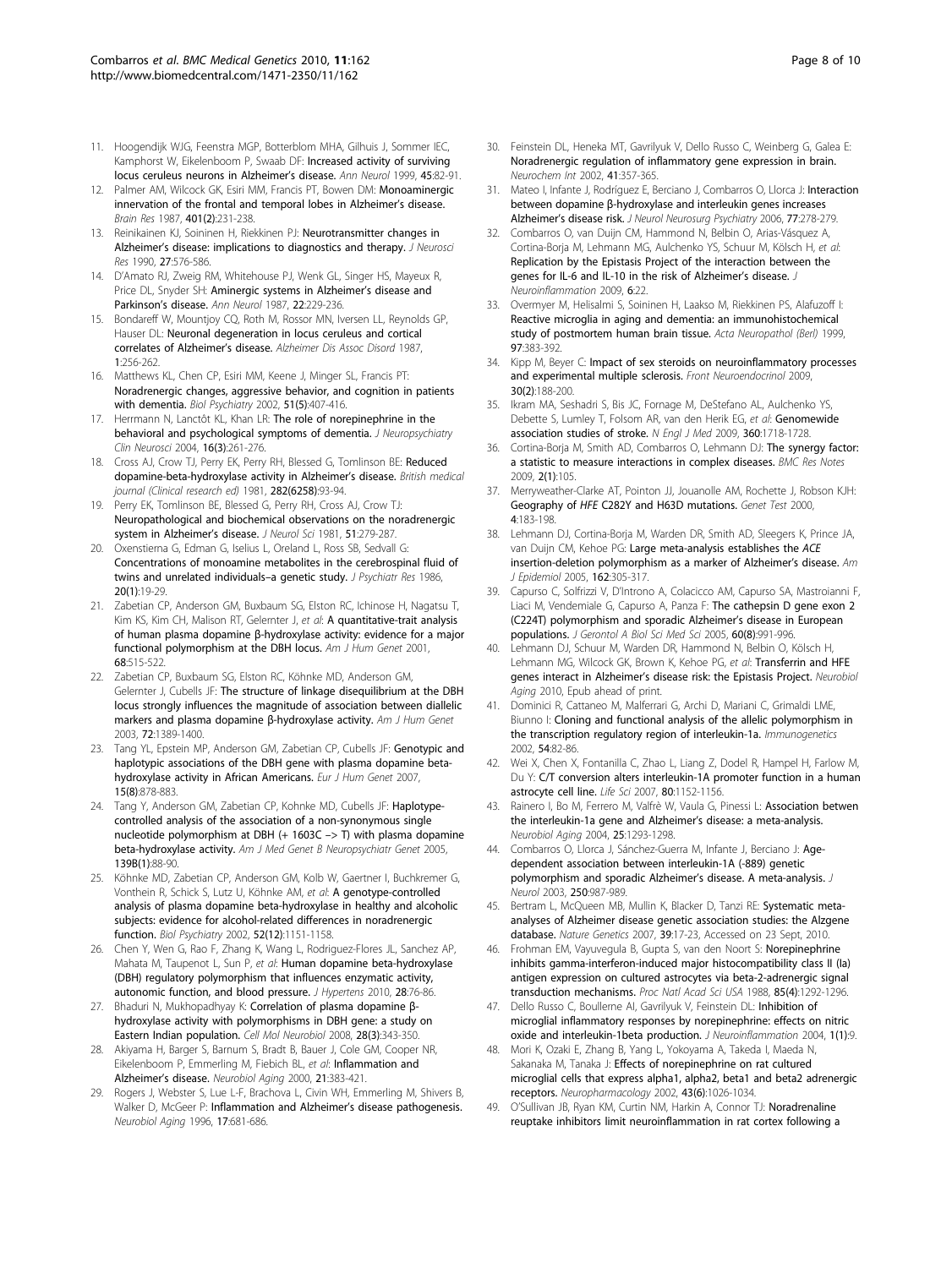<span id="page-8-0"></span>[systemic inflammatory challenge: implications for depression and](http://www.ncbi.nlm.nih.gov/pubmed/19046481?dopt=Abstract) [neurodegeneration.](http://www.ncbi.nlm.nih.gov/pubmed/19046481?dopt=Abstract) Int J Neuropsychopharmacol 2009, 12(5):687-699.

- 50. Heneka MT, Nadrigny F, Regen T, Martinez-Hernandez A, Dumitrescu-Ozimek L, Terwel D, Jardanhazi-Kurutz D, Walter J, Kirchhoff F, Hanisch UK, et al: [Locus ceruleus controls Alzheimer](http://www.ncbi.nlm.nih.gov/pubmed/20231476?dopt=Abstract)'s disease pathology by [modulating microglial functions through norepinephrine.](http://www.ncbi.nlm.nih.gov/pubmed/20231476?dopt=Abstract) Proc Natl Acad Sci USA 2010, 107(13):6058-6063.
- 51. Heneka MT, Galea E, Gavriluyk V, Dumitrescu-Ozimek L, Daeschner J, O'Banion MK, Weinberg G, Klockgether T, Feinstein DL: [Noradrenergic](http://www.ncbi.nlm.nih.gov/pubmed/11923407?dopt=Abstract) depletion potentiates β[-amyloid-induced cortical inflammation:](http://www.ncbi.nlm.nih.gov/pubmed/11923407?dopt=Abstract) [implications for Alzheimer](http://www.ncbi.nlm.nih.gov/pubmed/11923407?dopt=Abstract)'s disease. J Neurosci 2002, 22:2434-2442.
- 52. Jardanhazi-Kurutz D, Kummer MP, Terwel D, Vogel K, Dyrks T, Thiele A, Heneka MT: [Induced LC degeneration in APP/PS1 transgenic mice](http://www.ncbi.nlm.nih.gov/pubmed/20144675?dopt=Abstract) [accelerates early cerebral amyloidosis and cognitive deficits.](http://www.ncbi.nlm.nih.gov/pubmed/20144675?dopt=Abstract) Neurochem Int 2010, 57(4):375-382.
- 53. Wenk GL, McGann K, Hauss-Wegrzyniak B, Rosi S: [The toxicity of tumor](http://www.ncbi.nlm.nih.gov/pubmed/14568031?dopt=Abstract) [necrosis factor-alpha upon cholinergic neurons within the nucleus](http://www.ncbi.nlm.nih.gov/pubmed/14568031?dopt=Abstract) [basalis and the role of norepinephrine in the regulation of](http://www.ncbi.nlm.nih.gov/pubmed/14568031?dopt=Abstract) [inflammation: implications for Alzheimer](http://www.ncbi.nlm.nih.gov/pubmed/14568031?dopt=Abstract)'s disease. Neuroscience 2003, 121(3):719-729.
- 54. Laureys G, Clinckers R, Gerlo S, Spooren A, Wilczak N, Kooijman R, Smolders I, Michotte Y, De Keyser J: [Astrocytic beta\(2\)-adrenergic](http://www.ncbi.nlm.nih.gov/pubmed/20138112?dopt=Abstract) [receptors: From physiology to pathology.](http://www.ncbi.nlm.nih.gov/pubmed/20138112?dopt=Abstract) Prog Neurobiol 2010.
- 55. Stone EA, Ariano MA: [Are glial cells targets of the central noradrenergic](http://www.ncbi.nlm.nih.gov/pubmed/2560410?dopt=Abstract) [system? A review of the evidence.](http://www.ncbi.nlm.nih.gov/pubmed/2560410?dopt=Abstract) Brain Res Brain Res Rev 1989, 14(4):297-309.
- 56. Klotz L, Sastre M, Kreutz A, Gavrilyuk V, Klockgether T, Feinstein DL, Heneka MT: [Noradrenaline induces expression of peroxisome proliferator](http://www.ncbi.nlm.nih.gov/pubmed/12887689?dopt=Abstract) activated receptor γ (PPAR γ[\) in murine primary astrocytes and neurons.](http://www.ncbi.nlm.nih.gov/pubmed/12887689?dopt=Abstract) J Neurochem 2003, 86:907-916.
- 57. Madrigal JL, Kalinin S, Richardson JC, Feinstein DL: [Neuroprotective actions](http://www.ncbi.nlm.nih.gov/pubmed/17854349?dopt=Abstract) [of noradrenaline: effects on glutathione synthesis and activation of](http://www.ncbi.nlm.nih.gov/pubmed/17854349?dopt=Abstract) [peroxisome proliferator activated receptor delta.](http://www.ncbi.nlm.nih.gov/pubmed/17854349?dopt=Abstract) J Neurochem 2007, 103(5):2092-2101.
- 58. Michael LF, Lazar MA, Mendelson CR: [Peroxisome proliferator-activated](http://www.ncbi.nlm.nih.gov/pubmed/9275054?dopt=Abstract) [receptor gamma1 expression is induced during cyclic adenosine](http://www.ncbi.nlm.nih.gov/pubmed/9275054?dopt=Abstract) [monophosphate-stimulated differentiation of alveolar type II](http://www.ncbi.nlm.nih.gov/pubmed/9275054?dopt=Abstract) [pneumonocytes.](http://www.ncbi.nlm.nih.gov/pubmed/9275054?dopt=Abstract) Endocrinology 1997, 138(9):3695-3703.
- 59. Szanto A, Nagy L: [The many faces of PPARgamma: anti-inflammatory by](http://www.ncbi.nlm.nih.gov/pubmed/18926294?dopt=Abstract) [any means?](http://www.ncbi.nlm.nih.gov/pubmed/18926294?dopt=Abstract) Immunobiology 2008, 213(9-10):789-803.
- 60. Bishop-Bailey D, Bystrom J: [Emerging roles of peroxisome proliferator](http://www.ncbi.nlm.nih.gov/pubmed/19615407?dopt=Abstract)[activated receptor-beta/delta in inflammation.](http://www.ncbi.nlm.nih.gov/pubmed/19615407?dopt=Abstract) Pharmacol Ther 2009, 124(2):141-150.
- 61. Satoh J, Tabunoki H, Arima K: [Molecular network analysis suggests](http://www.ncbi.nlm.nih.gov/pubmed/20037212?dopt=Abstract) [aberrant CREB-mediated gene regulation in the Alzheimer disease](http://www.ncbi.nlm.nih.gov/pubmed/20037212?dopt=Abstract) [hippocampus.](http://www.ncbi.nlm.nih.gov/pubmed/20037212?dopt=Abstract) Dis Markers 2009, 27(5):239-252.
- 62. Farmer P, Pugin J: [Beta-adrenergic agonists exert their](http://www.ncbi.nlm.nih.gov/pubmed/11000127?dopt=Abstract) "antiinflammatory" [effects in monocytic cells through the IkappaB/NF](http://www.ncbi.nlm.nih.gov/pubmed/11000127?dopt=Abstract)[kappaB pathway.](http://www.ncbi.nlm.nih.gov/pubmed/11000127?dopt=Abstract) Am J Physiol Lung Cell Mol Physiol 2000, 279(4):L675-682.
- 63. Gavrilyuk V, Dello Russo C, Heneka MT, Pelligrino D, Weinberg G, Feinstein DL: [Norepinephrine increases I kappa B alpha expression in](http://www.ncbi.nlm.nih.gov/pubmed/12050158?dopt=Abstract) [astrocytes.](http://www.ncbi.nlm.nih.gov/pubmed/12050158?dopt=Abstract) J Biol Chem 2002, 277(33):29662-29668.
- 64. Heneka MT, Gavrilyuk V, Landreth GE, O'Banion MK, Weinberg G, Feinstein DL: [Noradrenergic depletion increases inflammatory responses](http://www.ncbi.nlm.nih.gov/pubmed/12675915?dopt=Abstract) in brain: effects on Iκ[B and HSP70 expression.](http://www.ncbi.nlm.nih.gov/pubmed/12675915?dopt=Abstract) J Neurochem 2003, 85:387-398.
- 65. Norris JG, Benveniste EN: [Interleukin-6 production by astrocytes:](http://www.ncbi.nlm.nih.gov/pubmed/8392517?dopt=Abstract) [induction by the neurotransmitter norepinephrine.](http://www.ncbi.nlm.nih.gov/pubmed/8392517?dopt=Abstract) J Neuroimmunol 1993, 45(1-2):137-145.
- 66. Schlachetzki JC, Fiebich BL, Haake E, de Oliveira AC, Candelario-Jalil E, Heneka MT, Hüll M: [Norepinephrine enhances the LPS-induced](http://www.ncbi.nlm.nih.gov/pubmed/20064241?dopt=Abstract) [expression of COX-2 and secretion of PGE2 in primary rat microglia.](http://www.ncbi.nlm.nih.gov/pubmed/20064241?dopt=Abstract) J Neuroinflammation 2010, 7:2.
- 67. Tomozawa Y, Yabuuchi K, Inoue T, Satoh M: [Participation of cAMP and](http://www.ncbi.nlm.nih.gov/pubmed/7478305?dopt=Abstract) [cAMP-dependent protein kinase in beta-adrenoceptor-mediated](http://www.ncbi.nlm.nih.gov/pubmed/7478305?dopt=Abstract) [interleukin-1 beta mRNA induction in cultured microglia.](http://www.ncbi.nlm.nih.gov/pubmed/7478305?dopt=Abstract) Neurosci Res 1995, 22(4):399-409.
- 68. Juric DM, Miklic S, Carman-Krzan M: [Monoaminergic neuronal activity up](http://www.ncbi.nlm.nih.gov/pubmed/16828062?dopt=Abstract)[regulates BDNF synthesis in cultured neonatal rat astrocytes.](http://www.ncbi.nlm.nih.gov/pubmed/16828062?dopt=Abstract) Brain Res 2006, 1108(1):54-62.
- 69. Ivy AS, Rodriguez FG, Garcia C, Chen MJ, Russo-Neustadt AA: [Noradrenergic](http://www.ncbi.nlm.nih.gov/pubmed/12759116?dopt=Abstract) [and serotonergic blockade inhibits BDNF mRNA activation following](http://www.ncbi.nlm.nih.gov/pubmed/12759116?dopt=Abstract) [exercise and antidepressant.](http://www.ncbi.nlm.nih.gov/pubmed/12759116?dopt=Abstract) Pharmacol Biochem Behav 2003, 75(1):81-88.
- 70. Cirelli C, Tononi G: [Differential expression of plasticity-related genes in](http://www.ncbi.nlm.nih.gov/pubmed/11124996?dopt=Abstract) [waking and sleep and their regulation by the noradrenergic system.](http://www.ncbi.nlm.nih.gov/pubmed/11124996?dopt=Abstract) J Neurosci 2000, 20(24):9187-9194.
- 71. Chen MJ, Nguyen TV, Pike CJ, Russo-Neustadt AA: [Norepinephrine induces](http://www.ncbi.nlm.nih.gov/pubmed/16876982?dopt=Abstract) [BDNF and activates the PI-3K and MAPK cascades in embryonic](http://www.ncbi.nlm.nih.gov/pubmed/16876982?dopt=Abstract) [hippocampal neurons.](http://www.ncbi.nlm.nih.gov/pubmed/16876982?dopt=Abstract) Cell Signal 2007, 19(1):114-128.
- 72. Murer MG, Yan Q, Raisman-Vozari R: [Brain-derived neurotrophic factor in](http://www.ncbi.nlm.nih.gov/pubmed/11040419?dopt=Abstract) [the control human brain, and in Alzheimer](http://www.ncbi.nlm.nih.gov/pubmed/11040419?dopt=Abstract)'s disease and Parkinson's [disease.](http://www.ncbi.nlm.nih.gov/pubmed/11040419?dopt=Abstract) Prog Neurobiol 2001, 63:71-124.
- 73. Bekinschtein P, Cammarota M, Izquierdo I, Medina JH: [BDNF and memory](http://www.ncbi.nlm.nih.gov/pubmed/17911219?dopt=Abstract) [formation and storage.](http://www.ncbi.nlm.nih.gov/pubmed/17911219?dopt=Abstract) Neuroscientist 2008, 14(2):147-156.
- 74. Hock C, Heese K, Hulette C, Rosenberg C, Otten U: [Region-specific](http://www.ncbi.nlm.nih.gov/pubmed/10867782?dopt=Abstract) [neurotrophin imbalances in Alzheimer disease: decreased levels of](http://www.ncbi.nlm.nih.gov/pubmed/10867782?dopt=Abstract) [brain-derived neurotrophic factor and increased levels of nerve growth](http://www.ncbi.nlm.nih.gov/pubmed/10867782?dopt=Abstract) [factor in hippocampus and cortical areas.](http://www.ncbi.nlm.nih.gov/pubmed/10867782?dopt=Abstract) Arch Neurol 2000, 57(6):846-851.
- 75. Narisawa-Saito M, Wakabayashi K, Tsuji S, Takahashi H, Nawa H: [Regional](http://www.ncbi.nlm.nih.gov/pubmed/9116211?dopt=Abstract) [specificity of alterations in NGF, BDNF and NT-3 levels in Alzheimer](http://www.ncbi.nlm.nih.gov/pubmed/9116211?dopt=Abstract)'s [disease.](http://www.ncbi.nlm.nih.gov/pubmed/9116211?dopt=Abstract) Neuroreport 1996, 7(18):2925-2928.
- 76. Phillips HS, Hains JM, Armanini M, Laramee GR, Johnson SA, Winslow JW: [BDNF mRNA is decreased in the hippocampus of individuals with](http://www.ncbi.nlm.nih.gov/pubmed/1742020?dopt=Abstract) [Alzheimer](http://www.ncbi.nlm.nih.gov/pubmed/1742020?dopt=Abstract)'s disease. Neuron 1991, 7(5):695-702.
- 77. Fukumoto N, Fujii T, Combarros O, Kamboh MI, Tsai SJ, Matsushita S, Nacmias B, Comings DE, Arboleda H, Ingelsson M, et al: [Sexually dimorphic](http://www.ncbi.nlm.nih.gov/pubmed/19504537?dopt=Abstract) [effect of the Val66Met polymorphism of BDNF on susceptibility to](http://www.ncbi.nlm.nih.gov/pubmed/19504537?dopt=Abstract) Alzheimer'[s disease: New data and meta-analysis.](http://www.ncbi.nlm.nih.gov/pubmed/19504537?dopt=Abstract) Am J Med Genet B Neuropsychiatr Genet 2010, 153B:235-242.
- 78. Weinshenker D: [Functional consequences of locus coeruleus](http://www.ncbi.nlm.nih.gov/pubmed/18537547?dopt=Abstract) [degeneration in Alzheimer](http://www.ncbi.nlm.nih.gov/pubmed/18537547?dopt=Abstract)'s disease. Curr Alzheimer Res 2008, 5(3):342-345.
- 79. Cohen Z, Molinatti G, Hamel E: [Astroglial and vascular interactions of](http://www.ncbi.nlm.nih.gov/pubmed/9290587?dopt=Abstract) [noradrenaline terminals in the rat cerebral cortex.](http://www.ncbi.nlm.nih.gov/pubmed/9290587?dopt=Abstract) J Cereb Blood Flow Metab 1997, 17(8):894-904.
- 80. Scheibel AB, Duong TH, Tomiyasu U: [Denervation microangiopathy in](http://www.ncbi.nlm.nih.gov/pubmed/3453741?dopt=Abstract) [senile dementia, Alzheimer type.](http://www.ncbi.nlm.nih.gov/pubmed/3453741?dopt=Abstract) Alzheimer Dis Assoc Disord 1987, 1(1):19-37.
- 81. Kalinin S, Feinstein DL, Xu HL, Huesa G, Pelligrino DA, Galea E: [Degeneration of noradrenergic fibres from the locus coeruleus causes](http://www.ncbi.nlm.nih.gov/pubmed/17229089?dopt=Abstract) [tight-junction disorganisation in the rat brain.](http://www.ncbi.nlm.nih.gov/pubmed/17229089?dopt=Abstract) Eur J Neurosci 2006, 24(12):3393-3400.
- Traver S, Salthun-Lassalle B, Marien M, Hirsch EC, Colpaert F, Michel PP: [The](http://www.ncbi.nlm.nih.gov/pubmed/15784847?dopt=Abstract) [neurotransmitter noradrenaline rescues septal cholinergic neurons in](http://www.ncbi.nlm.nih.gov/pubmed/15784847?dopt=Abstract) [culture from degeneration caused by low-level oxidative stress.](http://www.ncbi.nlm.nih.gov/pubmed/15784847?dopt=Abstract) Mol Pharmacol 2005, 67:1882-1891.
- 83. Troadec JD, Marien M, Darios F, Hartmann A, Ruberg M, Colpaert F, Michel PP: [Noradrenaline provides long-term protection to dopaminergic](http://www.ncbi.nlm.nih.gov/pubmed/11595772?dopt=Abstract) [neurons by reducing oxidative stress.](http://www.ncbi.nlm.nih.gov/pubmed/11595772?dopt=Abstract) J Neurochem 2001, 79(1):200-210.
- 84. Madrigal JL, Leza JC, Polak P, Kalinin S, Feinstein DL: [Astrocyte-derived](http://www.ncbi.nlm.nih.gov/pubmed/19129402?dopt=Abstract) [MCP-1 mediates neuroprotective effects of noradrenaline.](http://www.ncbi.nlm.nih.gov/pubmed/19129402?dopt=Abstract) J Neurosci 2009, 29(1):263-267.
- 85. Xiao Z, Deng PY, Rojanathammanee L, Yang C, Grisanti L, Permpoonputtana K, Weinshenker D, Doze VA, Porter JE, Lei S: [Noradrenergic depression of neuronal excitability in the entorhinal](http://www.ncbi.nlm.nih.gov/pubmed/19244246?dopt=Abstract) [cortex via activation of TREK-2 K+ channels.](http://www.ncbi.nlm.nih.gov/pubmed/19244246?dopt=Abstract) J Biol Chem 2009, 284(16):10980-10991.
- 86. Echeverria V, Clerman A, Dore S: [Stimulation of PGE receptors EP2 and](http://www.ncbi.nlm.nih.gov/pubmed/16262658?dopt=Abstract) [EP4 protects cultured neurons against oxidative stress and cell death](http://www.ncbi.nlm.nih.gov/pubmed/16262658?dopt=Abstract) [following beta-amyloid exposure.](http://www.ncbi.nlm.nih.gov/pubmed/16262658?dopt=Abstract) Eur J Neurosci 2005, 22(9):2199-2206.
- 87. Koriyama Y, Chiba K, Mohri T: [Propentofylline protects beta-amyloid](http://www.ncbi.nlm.nih.gov/pubmed/12504778?dopt=Abstract) [protein-induced apoptosis in cultured rat hippocampal neurons.](http://www.ncbi.nlm.nih.gov/pubmed/12504778?dopt=Abstract) Eur J Pharmacol 2003, 458(3):235-241.
- 88. Counts SE, Mufson EJ: [Noradrenaline activation of neurotrophic pathways](http://www.ncbi.nlm.nih.gov/pubmed/20132474?dopt=Abstract) [protects against neuronal amyloid toxicity.](http://www.ncbi.nlm.nih.gov/pubmed/20132474?dopt=Abstract) J Neurochem 2010, 113(3):649-660.
- 89. Sun L, Wang X, Liu S, Wang Q, Wang J, Bennecib M, Gong CX, Sengupta A, Grundke-Iqbal I, Iqbal K: [Bilateral injection of isoproterenol into](http://www.ncbi.nlm.nih.gov/pubmed/15620722?dopt=Abstract) [hippocampus induces Alzheimer-like hyperphosphorylation of tau and](http://www.ncbi.nlm.nih.gov/pubmed/15620722?dopt=Abstract) [spatial memory deficit in rat.](http://www.ncbi.nlm.nih.gov/pubmed/15620722?dopt=Abstract) FEBS Lett 2005, 579(1):251-258.